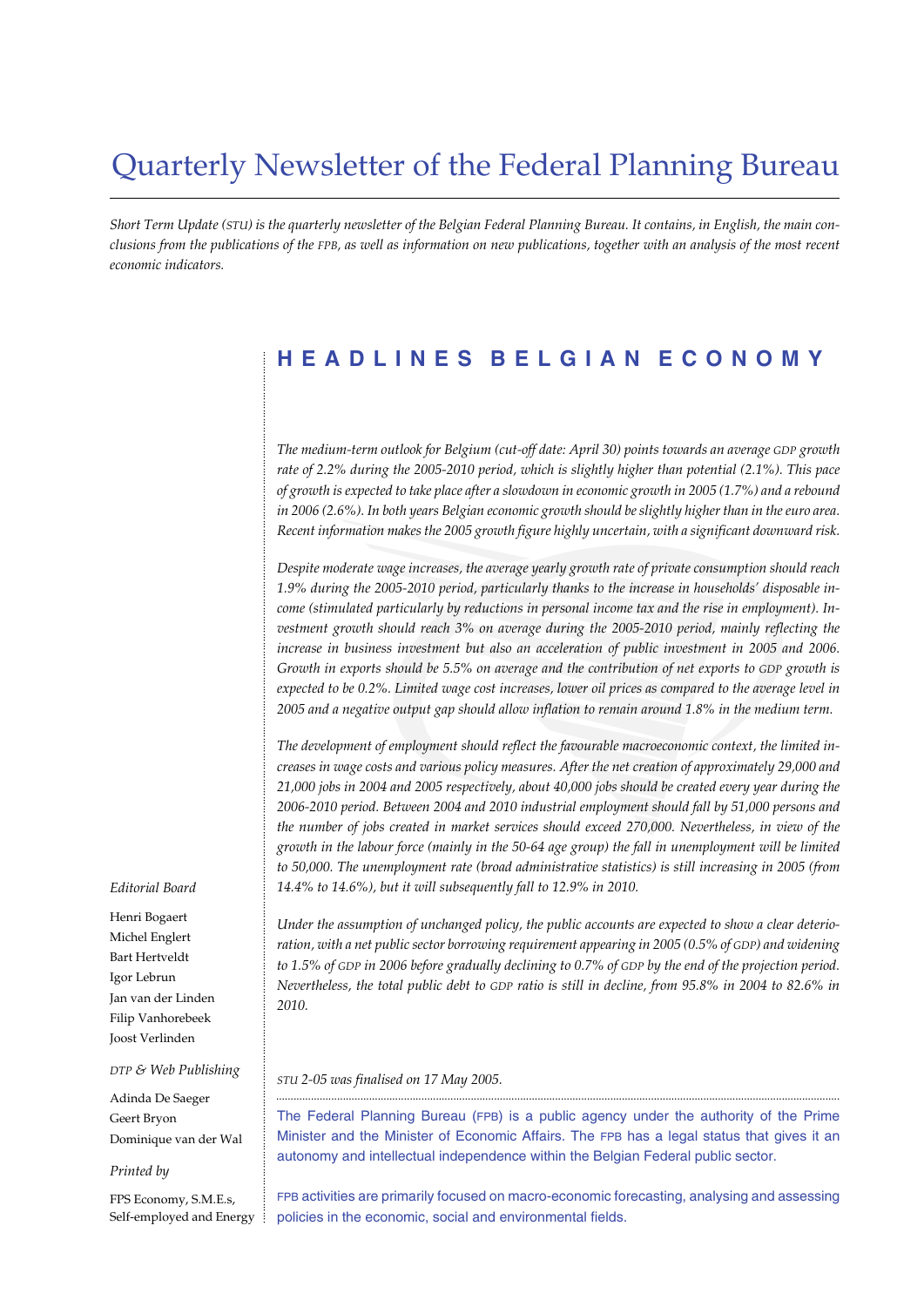# Table of Contents

| · Market reform in network industries in Belgium                                                                                                                                                                                                                                                                                                                                                                                                                       |
|------------------------------------------------------------------------------------------------------------------------------------------------------------------------------------------------------------------------------------------------------------------------------------------------------------------------------------------------------------------------------------------------------------------------------------------------------------------------|
| • Economic forecasts 2005-2010                                                                                                                                                                                                                                                                                                                                                                                                                                         |
| • Economic forecasts for Belgium by the Federal Planning Bureau<br>• Economic forecasts for Belgium by different institutions                                                                                                                                                                                                                                                                                                                                          |
| • General economic activity<br>• Private consumption<br>· Business investment<br>• Housing investment<br>• Stock building<br>• Foreign Trade<br>• Labour market<br>$\bullet$ Prices<br>• Interest rates<br>• Exchange rates<br>• Tax indicators                                                                                                                                                                                                                        |
| • Market reform in network industries<br>· Network industries: theoretical framework and international benchmarking<br>• Analysis of the rubber and plastics industry<br>• Innovation and R&D in the Belgian Regions in a European perspective<br>• Sustainable development and energy<br>• The financial implications of working longer: an application for a micro-economic<br>model of pensions in Belgium<br>• Other Recent Publications<br>• Research in Progress |
| · Recent history of major economic policy measures                                                                                                                                                                                                                                                                                                                                                                                                                     |
|                                                                                                                                                                                                                                                                                                                                                                                                                                                                        |
|                                                                                                                                                                                                                                                                                                                                                                                                                                                                        |

............................................................................................................................................................................................................................................................................................................

All FPB publications, mentioned in this STU, can be obtained either by sending a fax  $\frac{1}{2}$  (+32 2 5077373) or by filling in the necessary form on our Internet site (http://www.plan.be).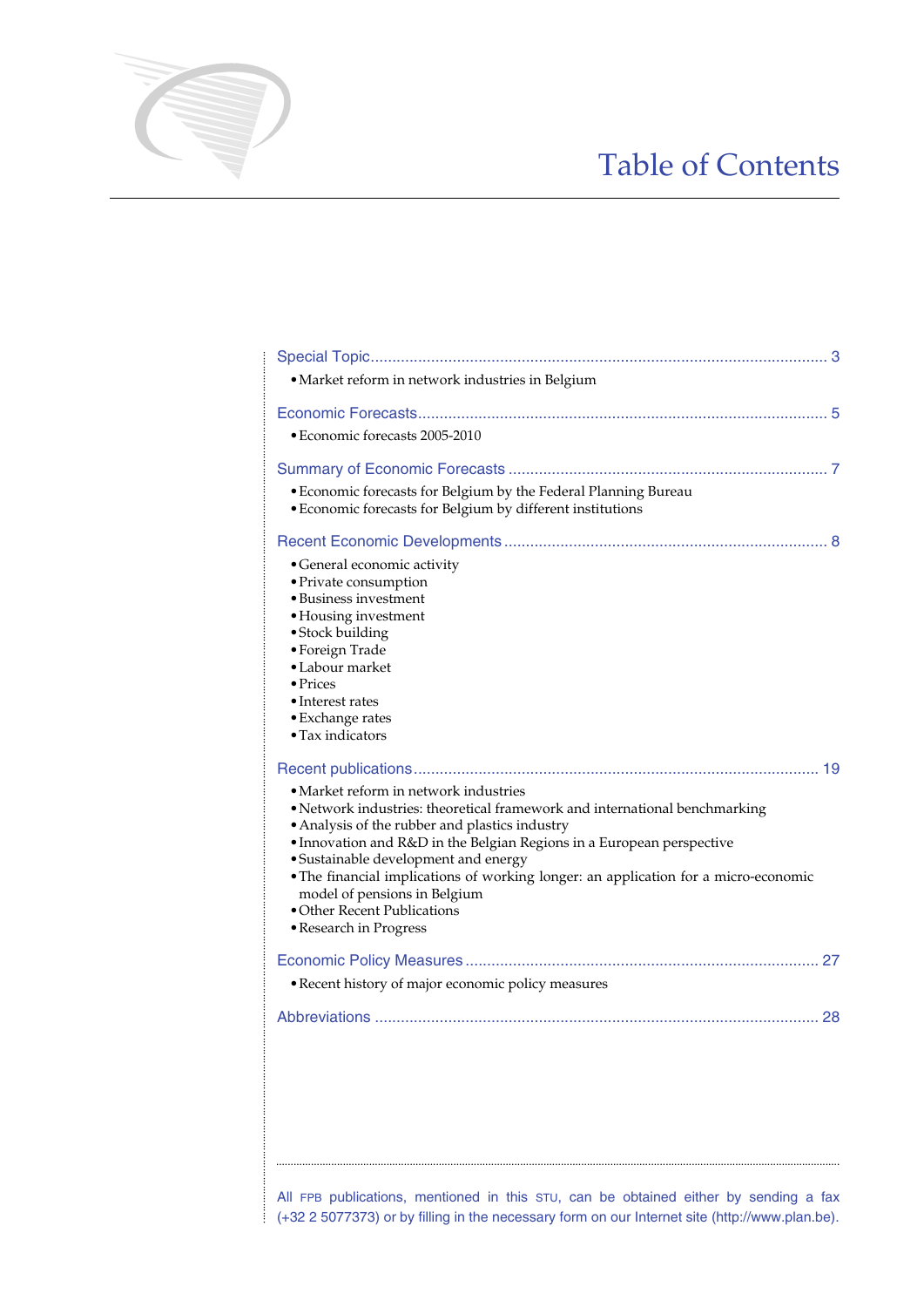Network industries play a pivotal role in the economy. They are service industries that produce the conveyance of people, goods and information along some physical infrastructure network. This process is essential for a modern, sophisticated production system. Moreover, network industries fulfil important social needs. In recent years and partly initiated by EU legislation, measures have been taken to reform their structure and the way they are operated in order to improve their performance. This Special Topic analyses the reform measures by applying OECD data and methods to the Belgian case. It quantifies past and anticipated reforms over the approximate period from 1998 to 2010. The analysis covers the railway, electricity, gas, telecommunications and postal industries. In 2003 these industries produced 5.5% of Belgian GDP and accounted for 4.0% of employment (see the tables on p. 20 of this issue).

Network industries meet essential economic and social needs. When the fulfilment of these needs is left to the market, there is no guarantee that an optimal outcome will be reached. In the past, many network industries have therefore been monopolies under public control. This did not, however, guarantee an optimal level of efficiency. In recent decades a series of market reforms has therefore been initiated. These essentially allow for free entry and private investment but also build on mechanisms that safeguard the public interest. According to economic theory this kind of reform should improve efficiency by raising productivity, lowering prices and increasing output. The impact on employment is uncertain. The balance between productivity growth on the one hand and output growth on the other determines whether there is a net positive or negative impact on employment.

#### **Measurement of market reform**

To measure and predict the economic impact of the reform, there is a need to quantify the mostly qualitative information on reform measures. The OECD is one institution that has developed indicators for the extent of regulation. These industry-level indicators integrate information on vertical separation, market opening, public ownership and market structure into one index on a scale of 0 for the absence of regulation to 6 for complete regulation. It has built up a database covering the period from 1975 to 1998 and comprising seven network industries: railways, electricity, gas, telecommunications, postal services, air transport and road transport. An update for 1999-2003 may become available in the course of this year.

By applying the quantification method developed by the OECD, the FPB has produced a 2004 update for the first five of the seven above-mentioned sectors in Belgium. It has also produced two forecasts for the near future (±2010). One of these is based on rather prudent assumptions about further reforms while the other is more speculative. The results are summarised in Graph 1.

#### **Reform in Belgian network industries**

The Belgian *railway* sector is expected to remain the most regulated network industry, and to keep on following the EU directives on railway reform strictly. There is free entry on the Belgian sections of the Trans European Rail Freight Network (TERFN), but only one entrant is active. In early 2005 a holding structure was created for the incumbent NMBS/SNCB. In this holding company there is a legal separation of infrastructure management and train services.

In 2006 and 2007, market opening for freight traffic will be completed. It is assumed that a few more operators will enter the market at that time. The index may then fall to 3.8, which is still as high as the index of the least regulated member state in 1998 (after the UK, see Graph 1). The speculative forecast is equal to the prudent forecast. There is no concrete sign of any reforms beyond opening the freight market.

Between the *electricity* and *gas* sectors there is little difference in evolution. In both sectors there is legal separation between the infrastructure networks and the other activities. Access prices are regulated as prescribed by EU directives: they are proposed by the network manager but have to be approved and published by the regulator. In Flanders there is free choice of supplier. The market share of the incumbent suppliers Electrabel and Distrigas is still around 90% for electricity production and gas imports, respectively.

In early 2006 a power exchange will be started up for the electricity sector. In 2007, market opening in Wallonia and Brussels will be completed for both sectors. It is expected that the market shares of the incumbents will remain high. In the prudent forecast they are assumed to remain at their present levels. In the speculative forecast they may fall significantly, but will remain above 50%. The indices could fall to 2.4 and 1.8, respectively. This is still higher than the UK and Swedish indices of 1998 and similar to the German index for 1998.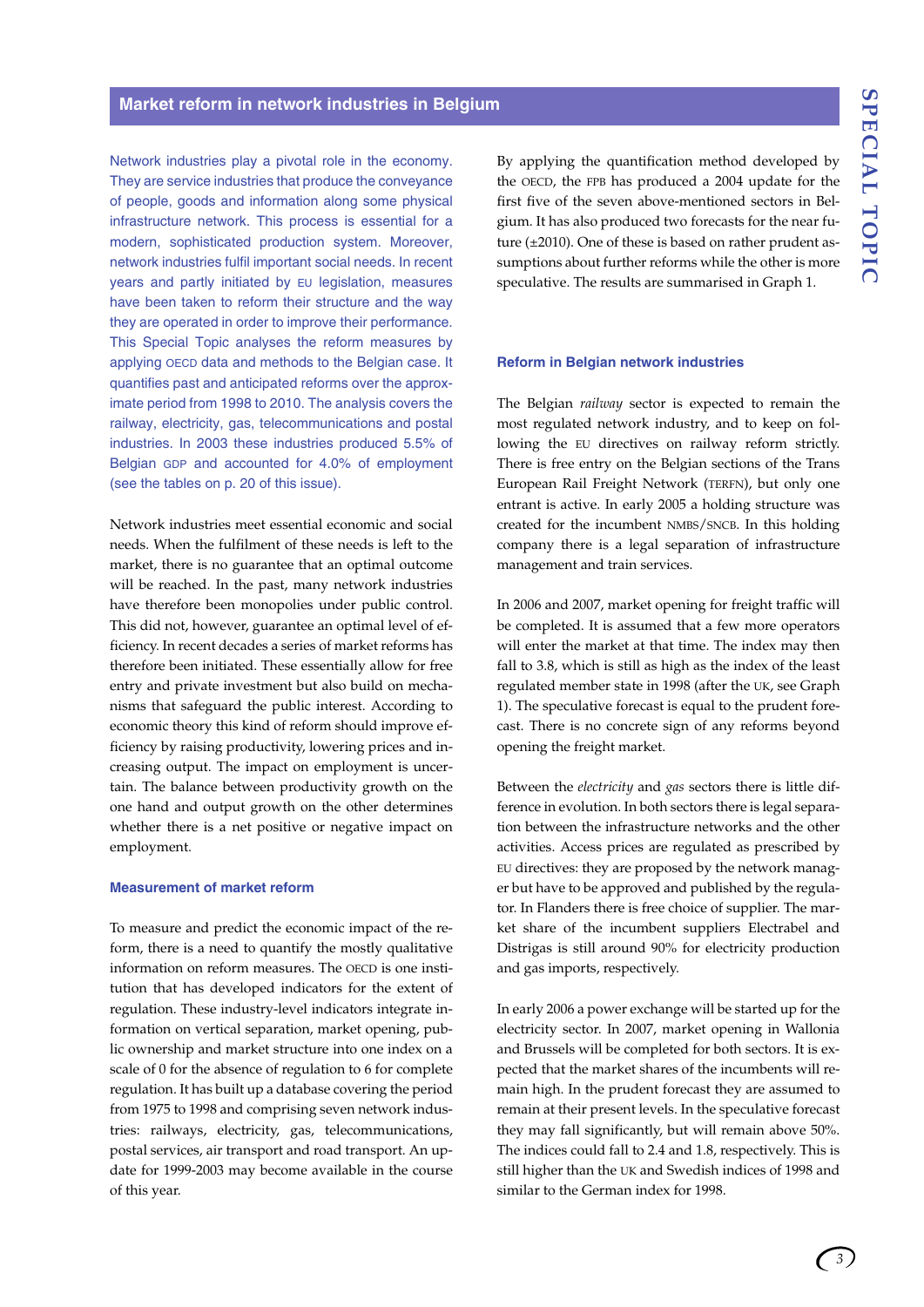

Source: FPB, based on OECD data \* Railways: except UK.

For *telecommunications*, the reference year is 1997, because of the complete market opening in 1998. The index of regulation has more than halved since then. The incumbent Belgacom, however, still holds large market shares (about 60-65%). It is 50% state owned and its prices are controlled by the regulator.

In the prudent forecast it is assumed that there will be no further change. As the reform took place seven years ago, the market may have come into a stable situation. In the speculative forecast it is assumed that the market is still developing. The incumbent's market share may fall below 50%, price controls may be relaxed and the government may sell its majority stake. The index may fall to 1.6. In 1997, Denmark and the United Kingdom already had a lower index. In 1998, the first year of market opening, the indices for Spain and Italy also fell below 2.0, whereas many other countries had indices between 2 and 3.

The index of regulation of the Belgian *postal sector* has a relatively low score. This is caused by the fact that the OECD includes courier services, in which there has already been free entry and actual competition from the start. For normal postal deliveries, in accordance with EU legislation, there is free entry for items weighing at least 100 grammes. Since this still covers a small part of the market, there has been virtually no entry.

In 2006, free entry will be widened to include items weighing at least 50 grammes. In the prudent forecast it is assumed that there will be more entry, but the market share of the incumbent De Post/La Poste will remain above 95%. In the speculative forecast it is assumed that the EU will decide on complete market opening in 2009. The market share of the incumbent may fall somewhat

further but remain above 90%. The incumbent may make use of the opportunity to attract private capital but the government share will remain at around 90%. The index may fall to 1.0. This is significantly below the indices for the two least regulated countries in 1998, the Netherlands and Sweden.

#### **Assessment**

Despite the inherent logic of a low score for weak regulation and high score for strong regulation, certain weaknesses in this indicator should be kept in mind. By giving a quantitative value to qualitative information and adding it to create a summary index it is inevitable that there will be some degree of arbitrariness. More importantly, there may be differences in interpretation between the respondents who provide the necessary qualitative information. This may give rise to different scores for the same situation. Finally, the indices themselves may give rise to a risky interpretation: a score of 0 may be seen as 'best' and a score of 6 as 'worst' for the economy. In many real world cases, however, the functioning of the market may be served by the presence of at least some regulation.

Nevertheless, the reform of network industries does seem to have a beneficial impact on the economy. This is shown by many studies that analyse the correlation between regulation and economic performance indicators. Experience of reforms in several countries, however, also shows that governments should create the right conditions for the market to function well and for network industries to meet the needs of society.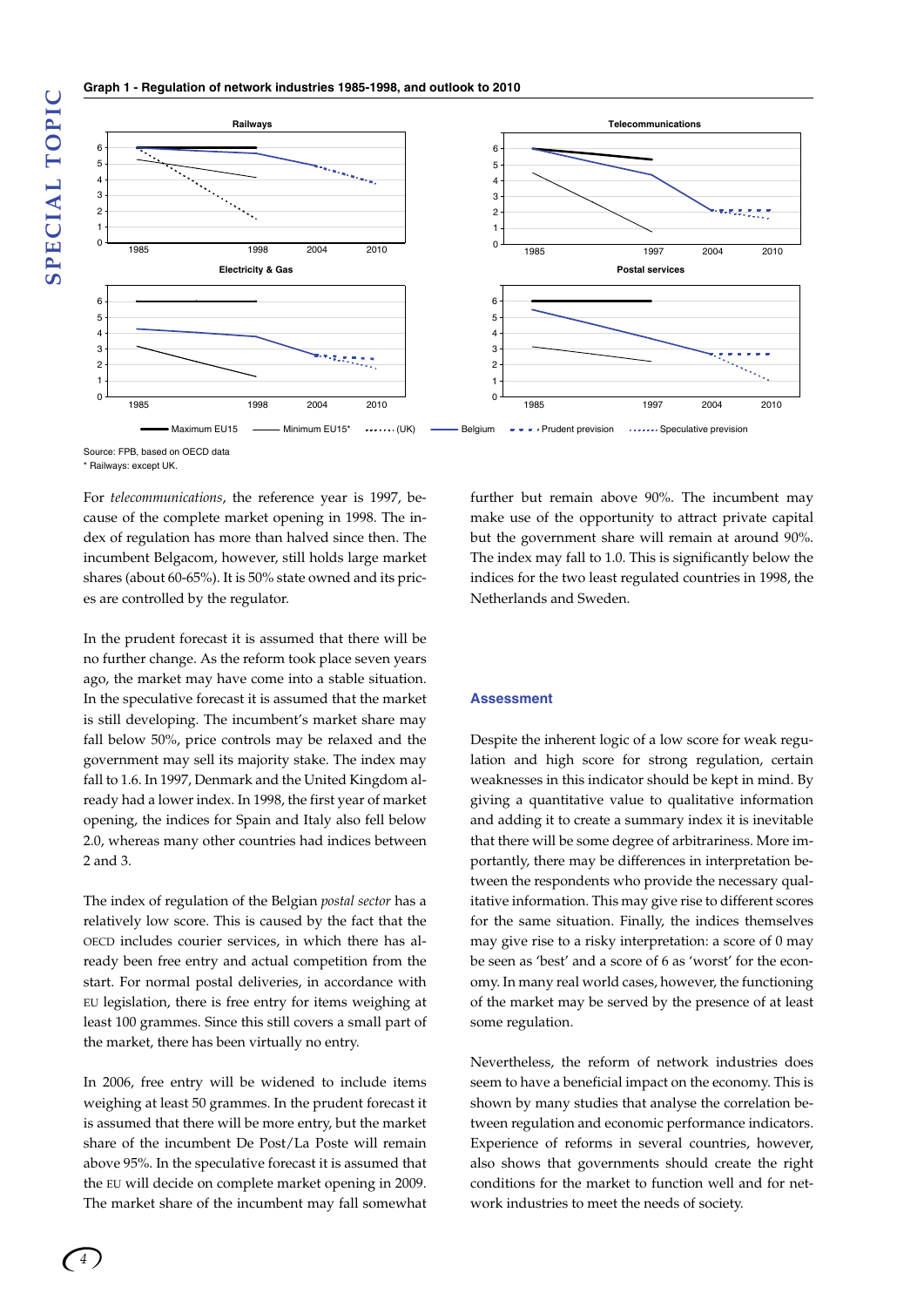### **Economic forecasts 2005-2010**

The FPB medium-term economic outlook for April 2005 covers the period from 2005 to 2010 and presents detailed analyses of macroeconomic, sectoral and labour market developments. There is also detailed comment on the public finance performance of the federal government, regions and communities, local authorities and social security departments. A special chapter is devoted to the evolution of energy consumption and greenhouse gas emissions. The baseline is an unchanged policy scenario, particularly with regard to fiscal and social policies and institutional arrangements, taking into account all currently known decisions. Based on this scenario, the general government financing capacity is expected to be negative from 2005 onwards; in fact the imbalance should persist until the end of the forecast period. As a result the objective of a balanced budget in 2005-2006 and a financing capacity of 0.6 % of GDP in 2008 (as set out in the Stability Program) is expected not te be reached without additional measures.

Based on forecasts from international organizations, the outlook for Europe suggests that, after a deceleration in 2005 (growth rate of eurozone GDP limited to 1.5% in 2005), the rate of European GDP expansion (eurozone) will reach 2.1 % in 2006, peak at 2.4 % in 2007 and then stabilize at a rhythm close to its potential (2.0 % per year) during the period 2008-2010. Inflation remains below 2 %, thanks particularly to wage increases that have remained below productivity gains. Moreover, a recovery in nominal interest rates is also being considered. This increase in interest rates would be consistent with inflation remaining under control.





After a good performance in 2004, Belgian GDP growth should only reach 1.7 % in 2005. After a temporary rebound in 2006 (2.6%), Belgian GDP growth should reach an average of 2.2% for the period from 2007 to 2010. This development can be accounted for largely by domestic demand. The role of exports will also be crucial but net exports contribution to GDP should be more limited than during the period 1999-2004.

After moderate growth in 2005, private consumption should become more dynamic afterwards, particularly thanks to a favourable development in household disposable income (stimulated especially by reductions in personal income tax and by the rise in employment). Gross fixed capital formation should also recover: the rate of increase in investment should be 3.0 % during the 2005-2010 period, mainly reflecting the increase in business investment, but also an acceleration of public investment in 2005 and 2006.

Growth in exports should be 5.5% on average and the contribution of net exports to GDP growth is expected to be 0.2%. The external surplus should reach 3.4% of GDP in 2010 (partly thanks to the recovery of the terms of trade). The level of the external surplus also reflects the high level of domestic savings.

Limited wage increases (lower than productivity gains) and a moderate increase in imported costs are the main factors accounting for an inflation rate that will remain below 2% in the medium term. Moreover, a negative output gap until 2009 will help to keep inflation low.

Limited increases in wage costs are first and foremost the consequence of moderate wage demands, in application of the 1996 law on the promotion of employment and on the safeguarding of competitiveness. Wage cost moderation and specific measures aimed at promoting low-qualified labour put a check on labour productivity growth (1.4% average growth per year), which grows at a trend that has been coming down dramatically since the eighties. Deflated by the price index of value added, real unit labour costs decrease by 0.5% on average, the share of wages in value added diminishing from 64.6% to 63%.

In the context of a favourable macroeconomic context, domestic employment will increase substantially (0.9% per year; 221,000 extra jobs over the entire period). This increase is accompanied by ongoing structural shifts in the sectorial composition of employment, manufacturing incurring a further loss of 60,000 jobs and market services gaining 274,000 jobs, bringing its share in total market employment to 74.5% in 2010 (53.9% in 1980 and 71.1% in 2004). Shifts of employment in favour of (services) industries that suffer deteriorating relative levels of productivity are an important additional contributing factor explaining the weakening of trend labour productivity growth in Belgium.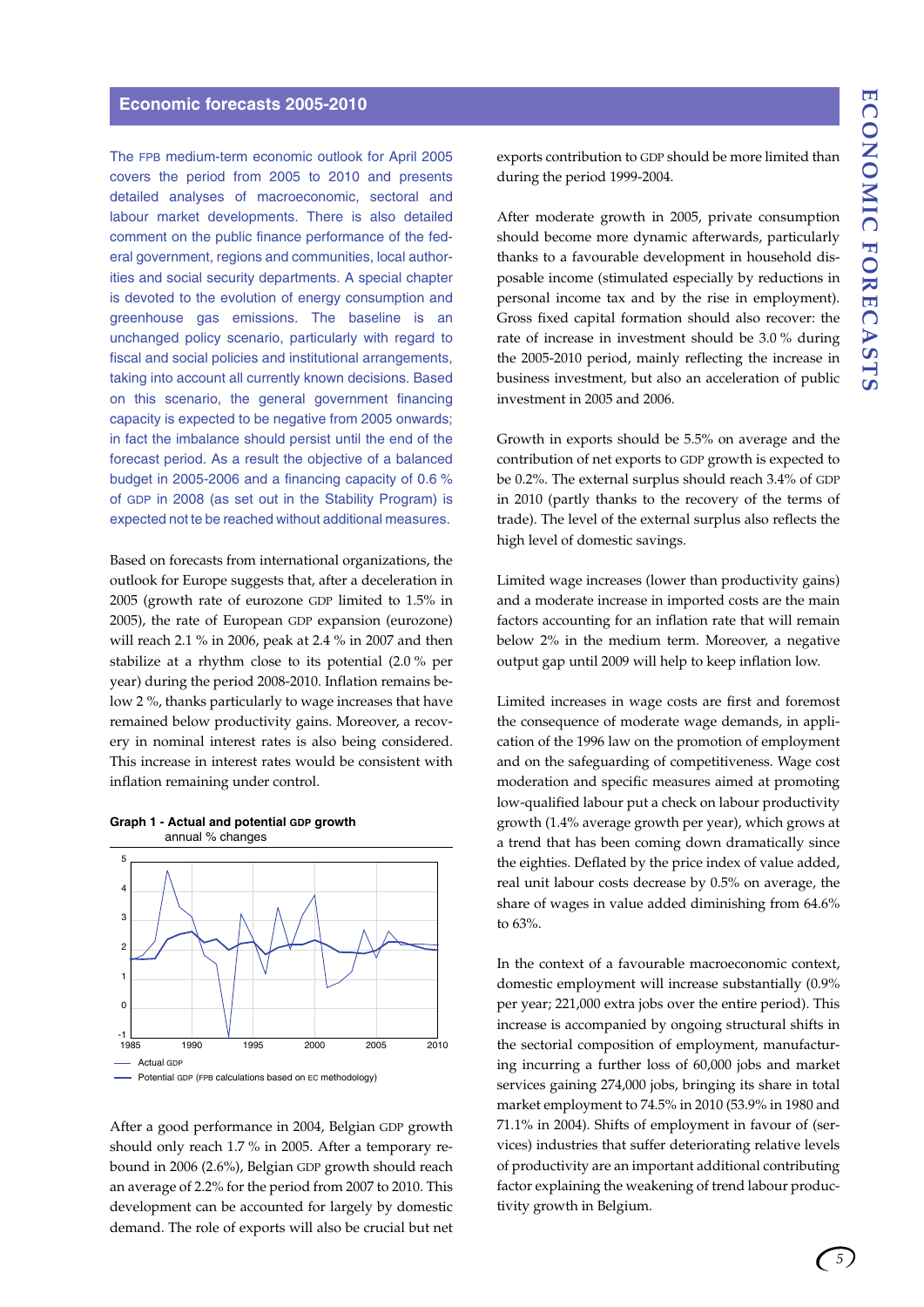#### **Graph 2 - Employment and unemployment**



With the population of working age still growing considerably (by 0.34% on average per year, but strongly falling back towards the end of the period), the employment rate rises from 61.8% in 2004 to 63.7% in 2010, a considerable increase, but still a far cry from the original Lisbon objective (70%), which seems an unrealistic target for Belgium.

In view of the substantial rise in the labour force (0.6% per year; 172,000 persons over the entire period), net job creation is only sufficient to force down unemployment by 50,000 persons in absolute terms. The decrease in the unemployment rate (broad administrative measure) is limited (from 14.4% to 12.9%), but tangible, and accelerates towards the end of the period. In the age class 15-49, the unemployment rate drops from 13.4% to 10.9%, just inferior to the level that had been reached in 2001, in the aftermath of the previous business cycle high.

As usual, the exercise assumes that policy will be unchanged. The projection takes into account, as far as possible, the measures decided within the framework of the 2005 budget control. A net financing requirement of 0.5 % of GDP appears in 2005, widening to 1.5 % in 2006, before gradually falling to 0.7 % by the end of the projection period.

The Stability Program objective of net financing capacity of 0.6 % of GDP in 2008 would not be attained without additional measures. Nevertheless, the total public debt to GDP ratio is still in decline, from 95.8 % in 2004 to 82.6 % in 2010.

The reappearance of public deficits is mainly due to the expansionary character of budgetary decisions, within a background of relatively limited room for manoeuvre. The expansionary policy mainly concerns public expenditures, notably for social security. As far as receipts are concerned, decisions have more contrasted effects: reduction of the taxes on households' income; decrease of social contributions; increase of taxes on products. The deficits mainly stem from Entity I (federal government and social security), but Entity II (communities, regions and local authorities) would also display a slight deficit

at the end of the projection period.

**Graph 3 - Net lending (+) or net borrowing (-), general government**



The last chapter discussed the evolution of energy consumption and greenhouse gas emissions. Due to high energy prices (which stimulate the penetration of energy-efficient technologies) and the reorganisation of the industrial sector, final energy consumption should grow moderately by 0.8 % per year on average, whereas the energy-intensity of GDP should decrease yearly by 1.4 % on average. Total greenhouse gas emissions should be stable due to moderate energy consumption and the change in the energy consumption structure from solid and liquid fuels to gaseous fuels and electricity. However, the target defined by the Kyoto Protocol for Belgium should be exceeded by 8.4% in 2010; further efforts should be made in order to reach this target.

| Table 1 - | Key figures for the medium-term economic          |
|-----------|---------------------------------------------------|
|           | <b>outlook</b> (period averages-changes in volume |
|           | unless otherwise stated)                          |

|                                                                  | 1990<br>1998 | 1999<br>2004 | 2005<br>2010 |
|------------------------------------------------------------------|--------------|--------------|--------------|
| Potential export market                                          | 61           | 55           | 64           |
| Private consumption                                              | 2.0          | 18           | 19           |
| Public consumption                                               | 12           | 27           | 20           |
| Gross fixed capital formation                                    | 2.0          | 1 0          | 3.0          |
| Stock building (contribution to GDP growth)                      | 00           | 0 1          | 0 O          |
| Final domestic demand                                            | 1.8          | 20           | 21           |
| Exports                                                          | 44           | 3.9          | 5.5          |
| Imports                                                          | 42           | 3.8          | 5.7          |
| Net exports (contribution to GDP growth)                         | 0 3          | 0.3          | 02           |
| GDP                                                              | 20           | 21           | 22           |
| Private consumption prices                                       | 21           | 19           | 18           |
| Real disposable income households                                | 18           | 15           | 18           |
| Domestic Employment<br>(annual changes in '000)                  | 17.0         | 35.1         | 36.8         |
| Unemployment, BFP definition <sup>a</sup>                        |              |              |              |
| -thousands                                                       | 648.5        | 7100         | 660.0        |
| -% of labour force                                               | 13.9         | 144          | 12.9         |
| Current account balance (% of GDP) <sup>a</sup>                  | 5.3          | 2.9          | 3.4          |
| General Government financing capacity<br>(% of GDP) <sup>a</sup> | $-0.7$       | 0.0          | $-0.7$       |

a. End of period

*"Perspectives économiques 2005-2010" "Economische vooruitzichten 2005-2010", FPB, April 2005.*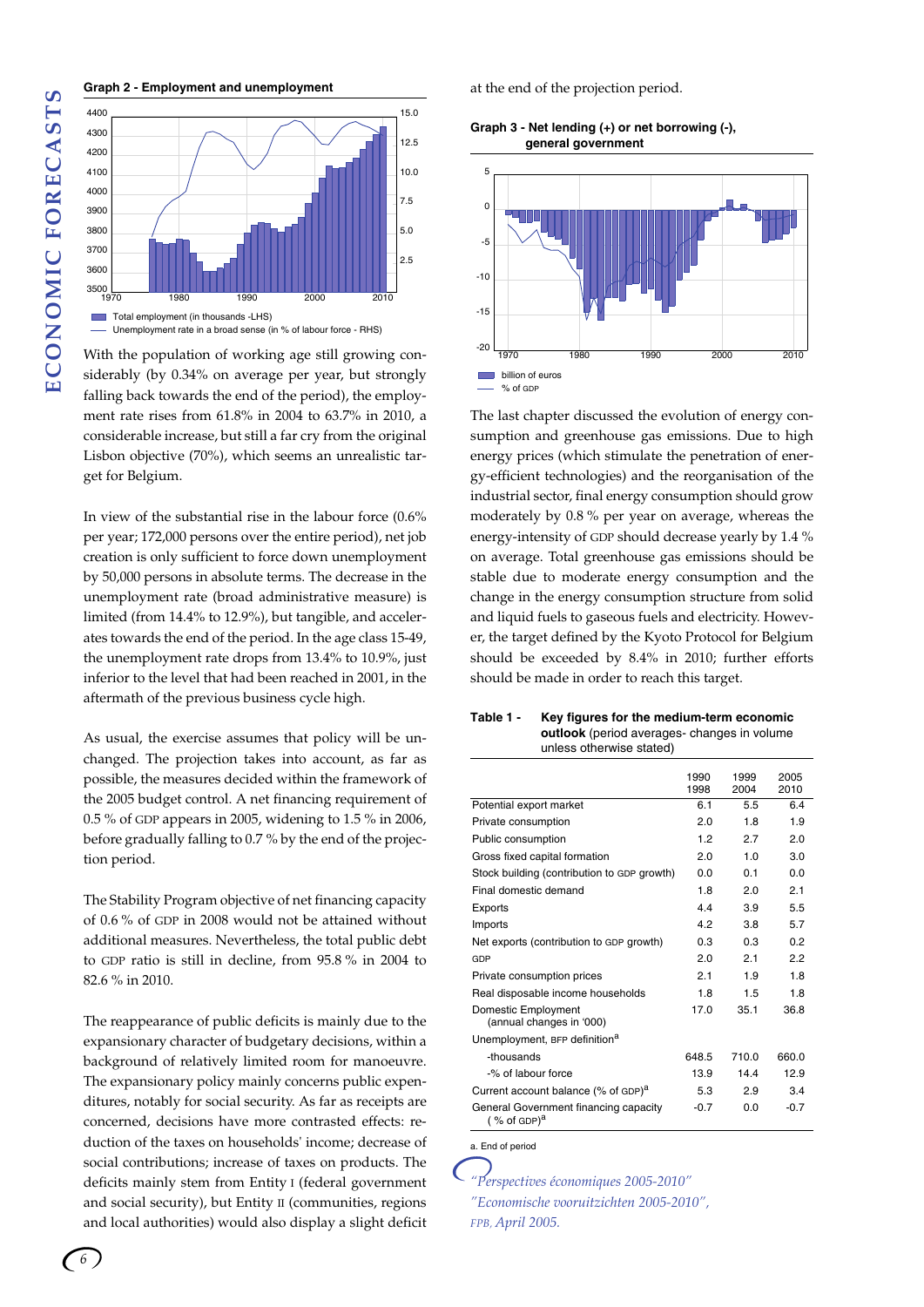## **Economic forecasts for Belgium by the Federal Planning Bureau**

| Changes in volume (unless otherwise specified) (cut-off date of forecasts: 30 April 2005) |        |        |        |        |
|-------------------------------------------------------------------------------------------|--------|--------|--------|--------|
|                                                                                           | 2003   | 2004   | 2005   | 2006   |
| Private consumption                                                                       | 2.2    | 2.1    | 1.4    | 2.3    |
| Public consumption                                                                        | 2.6    | 2.3    | 1.1    | 2.6    |
| Gross fixed capital formation                                                             | $-0.9$ | 1.1    | 4.3    | 4.5    |
| Final national demand                                                                     | 1.7    | 3.0    | 1.9    | 2.8    |
| Exports of goods and services                                                             | 1.7    | 5.5    | 4.6    | 5.8    |
| Imports of goods and services                                                             | 2.3    | 6.1    | 5.0    | 6.3    |
| Net-exports (contribution to growth)                                                      | $-0.3$ | $-0.1$ | 0.0    | 0.0    |
| Gross Domestic Product                                                                    | 1.3    | 2.7    | 1.7    | 2.6    |
| p.m. Gross Domestic Product - in current prices (bn euro)                                 | 269.55 | 282.97 | 293.81 | 308.37 |
| National consumer price index                                                             | 1.6    | 2.1    | 2.1    | 1.8    |
| Consumer prices: health index                                                             | 1.5    | 1.6    | 1.9    | 1.7    |
| Real disposable income households                                                         | 1.1    | 0.6    | 0.9    | 2.4    |
| Household savings ratio (as % of disposable income)                                       | 15.5   | 14.3   | 13.9   | 14.0   |
| Domestic employment (change in '000, yearly average)                                      | 2.3    | 28.6   | 21.5   | 45.6   |
| Unemployment (Eurostat standardised rate, yearly average) [1]                             | 7.9    | 7.8    | 8.0    | 7.8    |
| Current account balance (BoP definition, as % of GDP)                                     | 4.5    | 3.4    | 3.2    | 3.3    |
| Short term interbank interest rate (3 m.)                                                 | 2.3    | 2.1    | 2.3    | 2.7    |
| Long term interest rate (10 y.)                                                           | 4.1    | 4.1    | 3.7    | 4.3    |

[1] Other unemployment definitions can be found on page 14

## **Economic forecasts for Belgium by different institutions**

|                                       | GDP-growth |           |      | Inflation      |           | Government balance | Date of update |  |  |
|---------------------------------------|------------|-----------|------|----------------|-----------|--------------------|----------------|--|--|
|                                       | 2005       | 2006      | 2005 | 2006           | 2005      | 2006               |                |  |  |
| <b>Federal Planning Bureau</b>        | 1.7        | 2.6       | 2.1  | 1.8            | $-0.5$    | $-1.5$             | 04/05          |  |  |
| <b>INR/ICN</b>                        | 2.2        |           | 2.0  |                |           | $\cdot$            | 02/05          |  |  |
| National Bank of Belgium              | $\bullet$  | $\bullet$ | ٠    | $\bullet$      | $\bullet$ | $\bullet$          |                |  |  |
| European Commission                   | 2.2        | 2.3       | 2.0  | 1.8            | $-0.2$    | $-0.6$             | 04/05          |  |  |
| <b>OECD</b>                           | 2.4        | 2.7       | 2.2  | 1.9            | $-0.4$    | $-0.5$             | 11/04          |  |  |
| <b>IMF</b>                            | 2.1        | 2.3       | 2.2  | 2.0            | $-0.4$    | $-1.4$             | 04/05          |  |  |
| <b>ING</b>                            | 1.5        | 2.1       | 2.2  | 2.0            | $-0.3$    | $-0.6$             | 05/05          |  |  |
| <b>Fortis Bank</b>                    | 1.8        | 2.3       | 2.0  | 1.8            | $-0.3$    | $-0.5$             | 05/05          |  |  |
| Dexia                                 | 1.6        | 2.5       | 2.3  | 1.7            | $-0.4$    | $-0.3$             | 05/05          |  |  |
| <b>KBC Bank</b>                       | 1.5        | 1.7       | 2.1  | 1.7            | $-0.3$    | $-0.5$             | 05/05          |  |  |
| Morgan Stanley                        | 1.6        | 2.3       | 2.1  | 1.8            | $-0.6$    | $-0.7$             | 05/05          |  |  |
| Petercam                              | 1.25       | 1.75      | 2.2  | 1.75           | $-0.5$    | $-0.9$             | 05/05          |  |  |
| <b>IRES</b>                           | 1.8        |           | 2.1  | $\blacksquare$ | $-0.5$    |                    | 03/05          |  |  |
| Consensus Belgian Prime News          | 2.2        | 2.4       | 1.9  | 1.7            | $-0.2$    | $-0.1$             | 03/05          |  |  |
| <b>Consensus Economics</b>            | 2.2        | 2.4       | 2.0  | 1.8            | $\cdot$   | $\cdot$            | 04/05          |  |  |
| <b>Consensus The Economist</b>        | 2.0        | 2.2       | 1.9  | 1.7            |           | $\cdot$            | 05/05          |  |  |
| <b>Consensus Wirtschaftsinstitute</b> | 2.1        | 2.2       | 1.9  | 1.7            |           | $\cdot$            | 04/05          |  |  |
| Averages                              |            |           |      |                |           |                    |                |  |  |
| All institutions                      | 1.9        | 2.3       | 2.1  | 1.8            | $-0.4$    | $-0.7$             |                |  |  |
| International public institutions     | 2.2        | 2.4       | 2.1  | 1.9            | $-0.3$    | $-0.8$             |                |  |  |
| <b>Credit institutions</b>            | 1.7        | 2.2       | 2.1  | 1.8            | $-0.4$    | $-0.5$             |                |  |  |

Collaborating institutions for The Economist: ABN Amro, Deutsche Bank, EIU, Goldman Sachs, HSBC Securities, KBC Bank, Merrill Lynch, J.P. Morgan Chase, Morgan Stanley, Nordea, Decision Economics, BNP Paribas, Royal Bank of Canada, Schroder Salomon Smith Barney, Scotiabank, UBS Warburg.

Wirtschaftforshungsinstitute: DIW (Berlin), Ifo (München), HWWA (Hamburg), IfW (Kiel), IWH (Halle), RWI (Essen)

*7*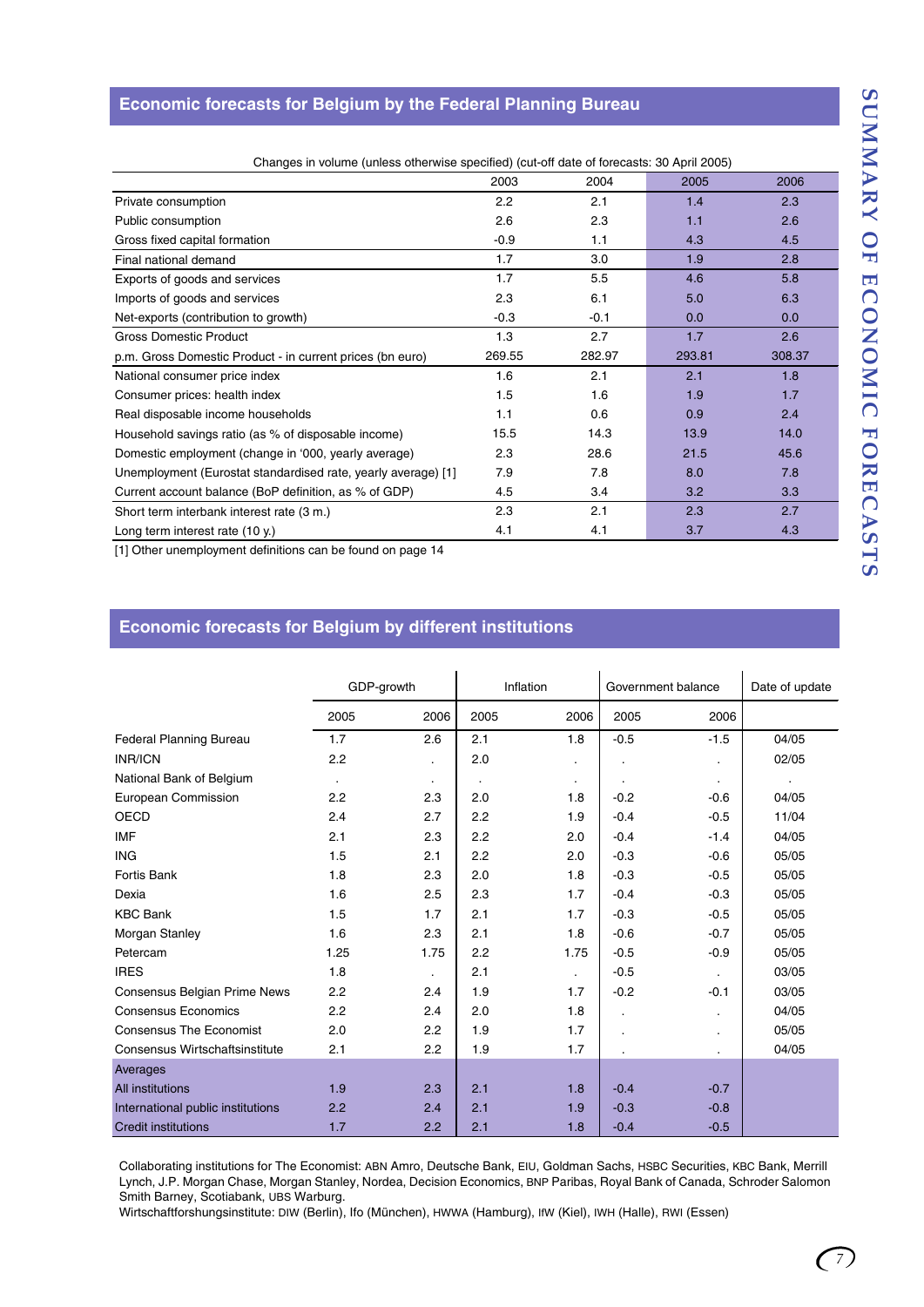#### **General economic activity**

#### **Table 1 - GDP growth rates, in %**

|                      |        |      |        |        | YoY growth rates, in % |        | QoQ growth rates, in % |        |        |        |        |         |
|----------------------|--------|------|--------|--------|------------------------|--------|------------------------|--------|--------|--------|--------|---------|
|                      | 2003   | 2004 | 2004Q1 | 2004Q2 | 2004Q3                 | 2004Q4 | 2005Q1                 | 2004Q1 | 2004Q2 | 2004Q3 | 2004Q4 | 2005Q1  |
| Germany              | 0.0    | 1.6  | 1.1    | 1.4    | 1.2                    | 0.5    | 1.1                    | 0.4    | 0.2    | 0.0    | $-0.1$ | 1.0     |
| France               | 0.5    | 2.4  | 2.0    | 3.2    | 2.0                    | 2.3    |                        | 0.8    | 0.7    | 0.0    | 0.9    | $\cdot$ |
| Netherlands          | $-0.9$ | 1.4  | 1.0    | 1.7    | 1.9                    | 1.2    | 0.1                    | 1.0    | $-0.1$ | 0.3    | 0.0    | $-0.1$  |
| Belgium              | 1.3    | 2.7  | 2.3    | 2.9    | 3.1                    | 2.6    | 1.8                    | 0.8    | 0.7    | 0.9    | 0.3    | 0.0     |
| Euro area            | 0.5    | 2.1  | 1.5    | 2.2    | 1.8                    | 1.6    | 1.4                    | 0.7    | 0.5    | 0.3    | 0.2    | 0.5     |
| <b>United States</b> | 3.0    | 4.4  | 5.0    | 4.8    | 4.0                    | 3.9    | 3.6                    | 1.1    | 0.8    | 1.0    | 0.9    | 0.8     |
| Japan                | 1.4    | 2.7  | 4.1    | 3.2    | 2.4                    | 0.9    | 0.8                    | 1.4    | $-0.2$ | $-0.3$ | 0.0    | 1.3     |

Source: INR/ICN, National sources, Eurostat

#### **Graph 1 - GDP-growth (t/t-4), in %**



**Graph 2 - GDP business cycle** 



**Graph 3 - GDP growth and leading indicator**



In 2005Q1 US economic growth (qoq) slowed down to 0.8% from 0.9% in the previous quarter. This was due to a serious slowdown in business investment, while private consumption growth also turned lower. Stronger inventory increases prevented economic growth falling back even more. This less favourable growth structure, together with the decline of consumer and business confidence, raised fears of a more severe slowdown of the US economy than previously expected. The US economy is still, however, expected to post 3.5% growth this year.

After 3 quarters of non-positive growth, Japanese economic activity was surprisingly strong in 2005Q1 (+1.3% qoq), driven by a surge in private consumption and business investment, while export growth was negative for the first time in 3 years. This strong growth figure is encouraging and suggests that the current consensus estimates for Japanese economic growth in 2005 (+0.8%) are too pessimistic. Japanese GDP data are notoriously volatile, however, and often subject to large revisions (as happened in 2004). Moreover, since there is still no sign of a rise in wage growth - a conditio sine qua non for a sustainable recovery - it is still too early to declare the end of Japan's deflationary era.

Economic growth in the euro zone accelerated to 0.5% qoq in 2005Q1 (from 0.2% in the previous quarter). This improvement was primarily due to a larger contribution from net exports, while solid domestic demand is still missing. The euro zone economy is therefore still vulnerable to changes in world trade growth. Moreover, indicators point to a substantial slowing of economic activity in 2005Q2.

In 2005Q1, Belgian GDP growth slowed further to 0% qoq, from 0.3% qoq in 2004Q4. This was considerably weaker than in Germany (+1.0% qoq) and only slightly better than in the Netherlands (-0.1% qoq). The FPB leading indicator has been painting a less optimistic picture during the last few months. It now points to a deceleration of economic growth to less than 2% this year.

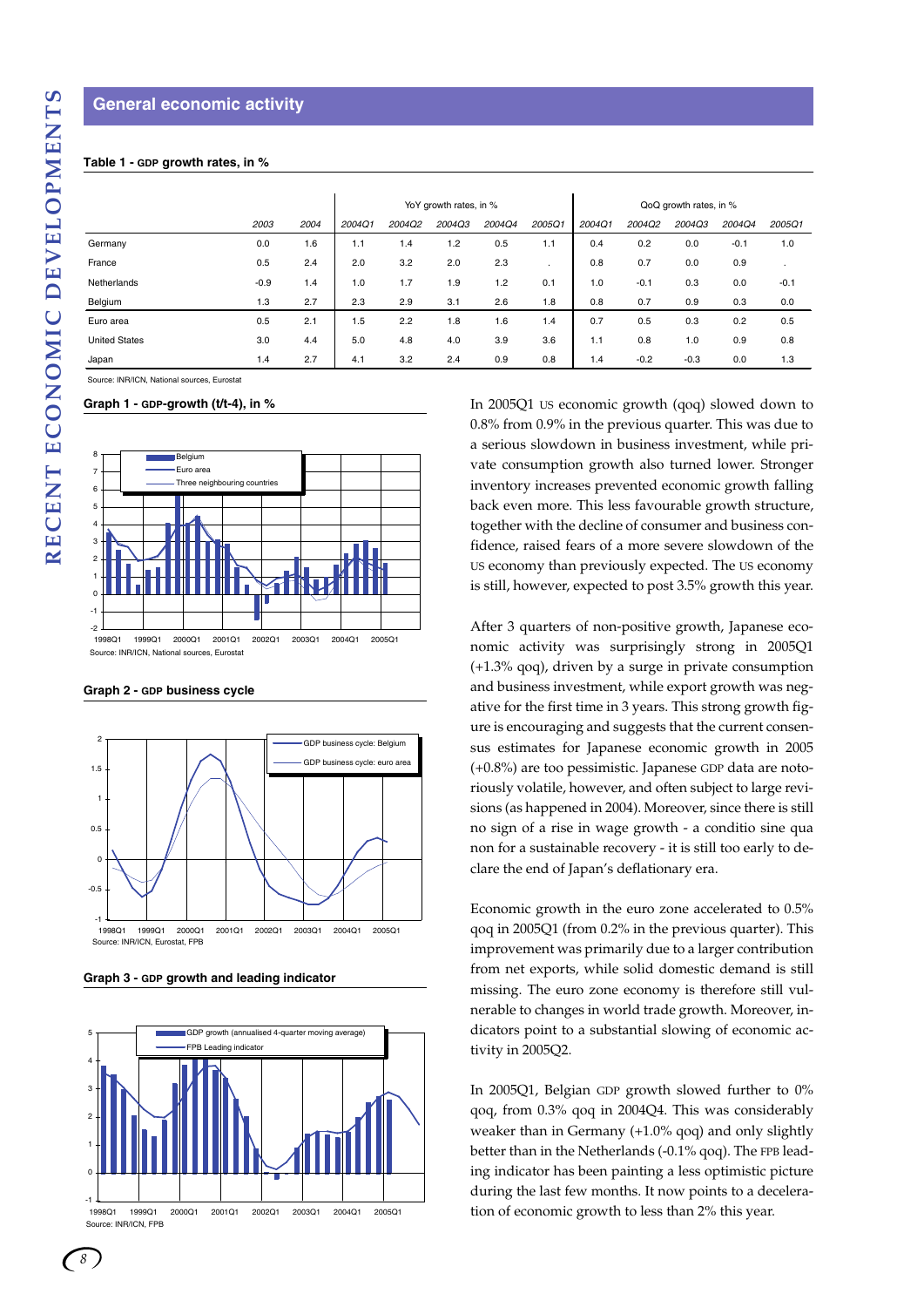

**Graph 5 - Business cycle: sectoral evolution**



**Graph 6 - Manufacturing industry: order books**





**Graph 7 - Industrial confidence: international comparison**

Notwithstanding the stabilisation in March, Belgian business confidence (shown as the overall synthetic indicator in graph 4) has declined since the beginning of this year. It therefore seems that the weakening of the smoothed indicator since September 2004, which reflects the current worsening of the business cycle, has not yet come to an end.

The recovery of the business climate between mid-2003 and the third quarter of 2004 was rather broadly based as it was seen in three (manufacturing industry, building industry and business related services) of the four sectors covered by the NBB business survey. The upturn in the trade sector arrived with a time lag behind the other sectors. The worsening of business confidence since the last quarter of last year, however, has so far been almost entirely due to declining confidence in the manufacturing sector, while the weakening of the indicators in the other sectors was much less pronounced.

The collapse of confidence in *manufacturing industry* since January mainly reflects the deterioration of both domestic and foreign order books, as shown by the very similar evolution of the manufacturing industry indicator in graph 5 and the indicators in graph 6. It should be noted that demand and employment expectations have already bottomed out during recent months, which indicates that industrial entrepreneurs are expecting the current downturn to be short-lived.

After a period of stabilisation, the indicator for the *trade sector* fell considerably in March due to a disappointing evolution in turnover and an unplanned rise in stocks of finished products. Although these developments were partly reversed in April, the current situation in the trade sector is less rosy than during the second half of last year.

The *building industry* indicator has been quite volatile in recent months. After a small rise in February, survey results plummeted in March due to bad weather conditions and increased again in April.

The *business-related services* cycle is not taken into account when calculating the overall synthetic indicator. It lost some ground during the last quarter of 2004, due mainly to a worsening of demand and employment prospects. In recent months, however, the assessment of the current situation and expectations for the coming months have approximately stabilised.

The decline of industrial confidence has so far been more pronounced in Belgium than in the euro area (see graph 7). Moreover, the peak in Belgian industrial confidence was seen several months earlier than in the euro area, which confirms the leading character of Belgian business cycle.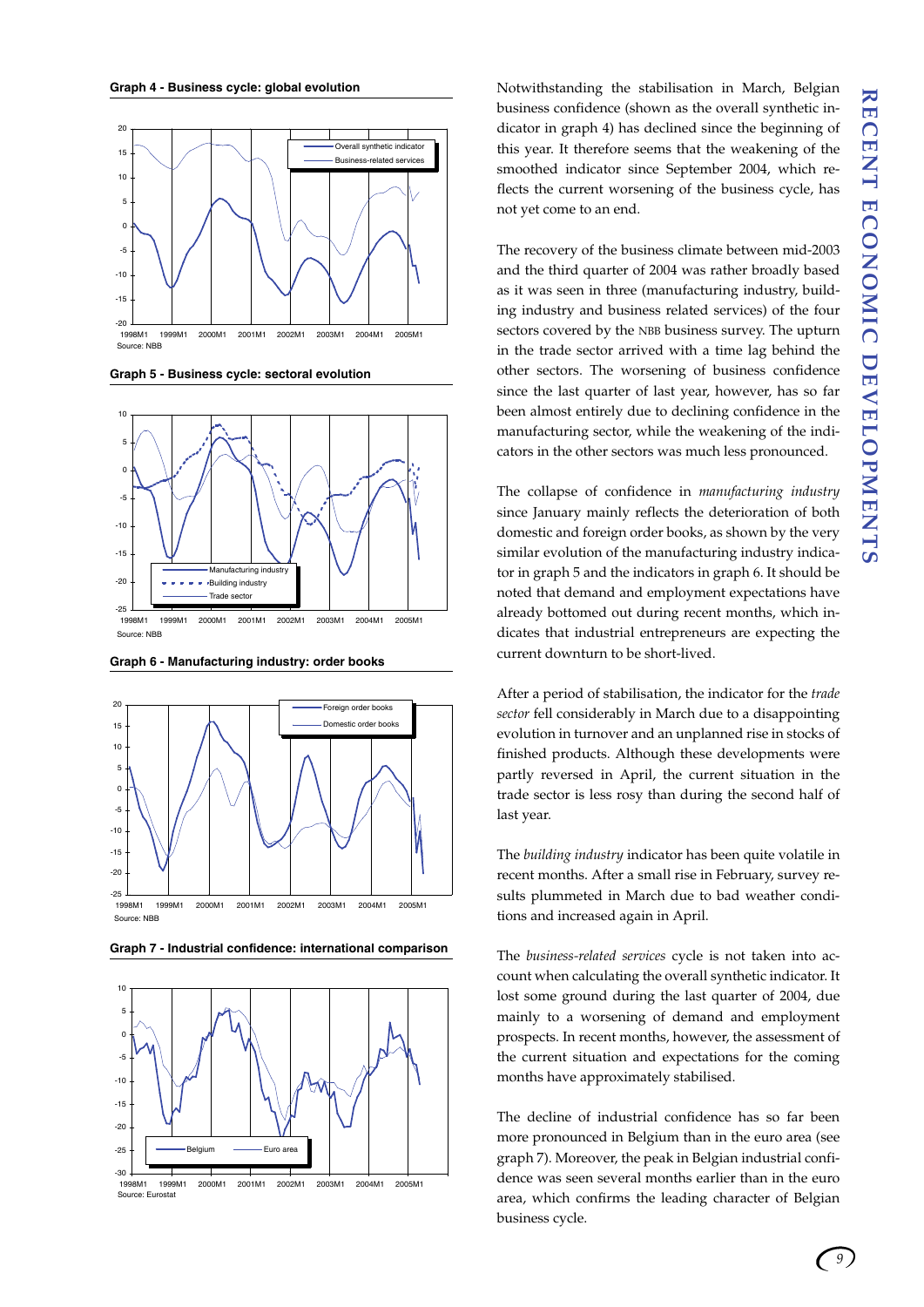#### **Table 2 - Private consumption indicators**

|                                   | 2003    | 2004   | 2004Q2 | 2004Q3 | 2004Q4 | 2005Q1 | 2004M11 | 2004M12 | 2005M1 | 2005M2 | 2005M3 | 2005M4 |
|-----------------------------------|---------|--------|--------|--------|--------|--------|---------|---------|--------|--------|--------|--------|
| New car registrations [1]         | -1.9    | 5.7    | 12.7   | $-3.9$ | $-1.5$ | $-6.1$ | 11.3    | $-5.4$  | 8.4    | -9.1   | -14.9  | $-9.8$ |
| Consumer confidence indicator [2] | $-10.8$ | $-3.3$ | $-3.6$ | $-2.4$ | $-3.3$ | $-3.2$ | $-3.8$  | $-3.7$  | $-5.5$ | $-2.8$ | $-1.3$ | $-4.3$ |

*[1] Change (%) compared to same period previous year; [2] Qualitative data*

Source: Eurostat, Febiac, FPB

#### **Graph 8 - Private consumption cycle**



**Graph 9 - Private consumption growth and leading indicator**



**Graph 10 - Consumer confidence: international comparison**



Belgian private consumption has been above its trend level since the beginning of 2004. By the last quarter of 2004, qoq private consumption growth rates had fallen to 0.1%, as compared with 0.7% in the second quarter. This caused a levelling of the Belgian consumption cycle by the end of last year. The private consumption cycle in the euro area reached a trough in the second quarter of 2004 and has only shown a very modest increase since then.

After two years of growth below 1%, Belgian private consumption increased by 2.2% and 2.1% in 2003 and 2004 respectively. As real disposable income growth remained rather subdued during these two years, this performance was mainly the result of a decline in the savings rate, linked to an increase in consumer confidence. In fact, consumers' optimism regarding the general economic situation improved during the course of 2003, strengthened by the prospect of a fall in unemployment from the end of 2003 onwards.

Graph 10 shows that the weakening of Belgian consumer confidence by the end of 2004 was offset by the improvement in February and March 2005, but the decline in April brought the indicator back to the level attained in December 2004. These changes can mainly be accounted for by a temporary improvement in consumers' economic prospects. Quarterly yoy growth rates in car sales have been negative since mid-2004. This is mainly due to the 'seasonal' boost given to car sales during the first half of 2004 by the latest biannual motor show held in Brussels in January 2004. In this respect, it makes more sense to compare quarterly car sales to the levels registered two years earlier (i.e. comparing 2004 with 2002, 2005 with 2003, etc.). This shows no signs of a downturn in car sales, since those 'two-year growth rates' have been in positive territory since the second quarter of 2004.

Comparing Belgian and euro area consumer confidence shows that, notwithstanding the greater volatility of the Belgian indicator, both have roughly stabilised during the last two quarters. This indicates that the levelling off that is already being seen in the Belgian consumption cycle will probably soon materialise in the euro area cycle too.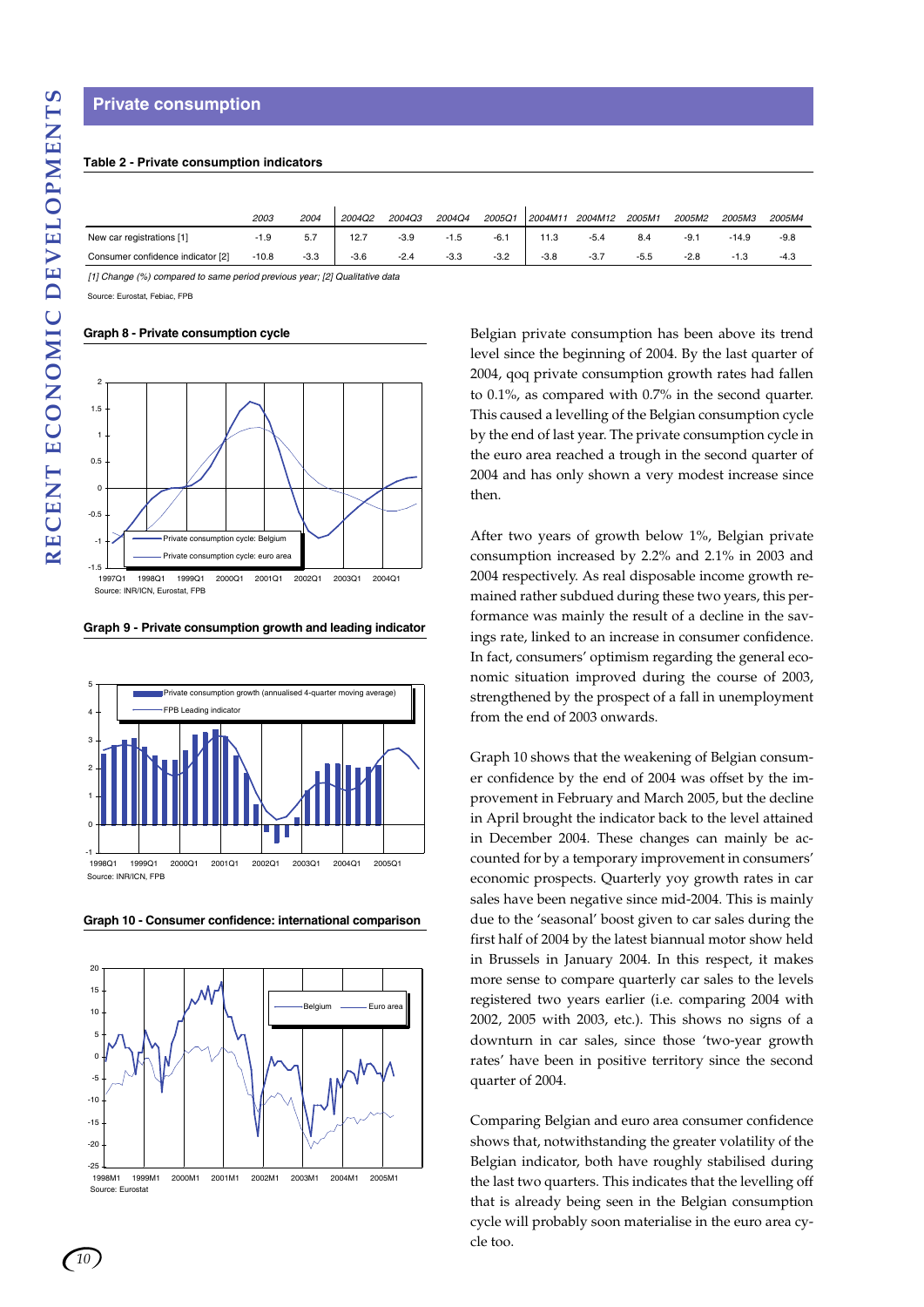#### **Table 3 - Business investment indicators**

|                                      | 2003    | 2004    | 2005 | 2004Q2  | 2004Q3  | 2004Q4  | 2005Q1  | 2004M12 | 2005M1  | 2005M2  | 2005M3  | 2005M4  |
|--------------------------------------|---------|---------|------|---------|---------|---------|---------|---------|---------|---------|---------|---------|
| Business survey, capital goods [2]   |         |         |      |         |         |         |         |         |         |         |         |         |
| Synthetic indicator                  | $-13.3$ | $-2.6$  |      | 0.5     | $-4.4$  | $-3.1$  | $-6.1$  | $-4.6$  | $-5.4$  | $-6.8$  | $-6.0$  | $-8.8$  |
| Order book appraisal                 | $-30.5$ | $-16.3$ |      | $-17.0$ | $-11.3$ | $-13.0$ | $-13.0$ | $-14.0$ | $-11.0$ | $-14.0$ | $-14.0$ | $-17.0$ |
| Demand forecasts                     | $-3.7$  | 10.4    |      | 15.7    | 4.7     | 5.7     | 1.3     | 1.0     | $-2.0$  | $-3.0$  | 9.0     | 9.0     |
| Investment survey [1]                | $-4.2$  | $-13.1$ | 21.9 |         |         |         |         |         |         |         |         |         |
| Capacity utilisation rate (s.a.) (%) | 78.8    | 80.7    |      | 81.4    | 80.8    | 80.7    | 79.2    |         |         |         |         |         |

*[1] Change (%) compared to same period previous year; [2] Qualitative data*

Source: NBB, FPB

#### **Graph 11 - Business investment cycle**



**Graph 12 - Business investment growth and leading indicator**



**Graph 13 - Capacity utilisation in manufacturing industry**



Source: NBB, FPB

The business investment cycle in both Belgium and the euro area were seriously hit by the economic downturn between 2001 and 2003. Both cycles reached their trough during the course of 2003 and recorded quite a convincing upturn last year. Consequently, Belgian and euro area business investment were only marginally below their trend levels in the last quarter of 2004.

After two years of negative growth (-3.8% in 2002 and -1.9% in 2003), Belgian business investment at constant prices again began to increase last year (+1.1%) due to the economic upturn, favourable financing conditions and a further improvement in business profitability. As GDP again grew faster than business investment, the investment rate at constant prices (real business investment as a percentage of GDP) fell for the third consecutive year to 13.3% in 2004.

The results of surveys in the area of business investment growth paint a somewhat mixed picture. On the one hand, the latest NBB investment survey pointed out that entrepreneurs in the manufacturing industry are planning to invest 21.9% more (at current prices) this year than in 2004. It therefore seems that many investment projects have been postponed until 2005, which should boost investment this year. On the other hand, the synthetic indicator for the capital goods sector from the NBB business survey strengthened between mid-2003 and mid-2004 and fluctuated around a somewhat lower level during the second half of last year but declined from the first quarter of this year onwards. As capital goods sector indicators lead business investment by two to three quarters, the FPB leading indicator begins to weaken from mid-2005 onwards.

Due to strong economic growth, the capacity utilisation rate reached its highest level since 2001 in the second quarter of 2004. During the second half of last year, however, capacity utilisation stabilised at around 81% and fell by 1.5 percentage points in the first quarter of 2005. This also indicates a deceleration of business investment growth during the course of this year.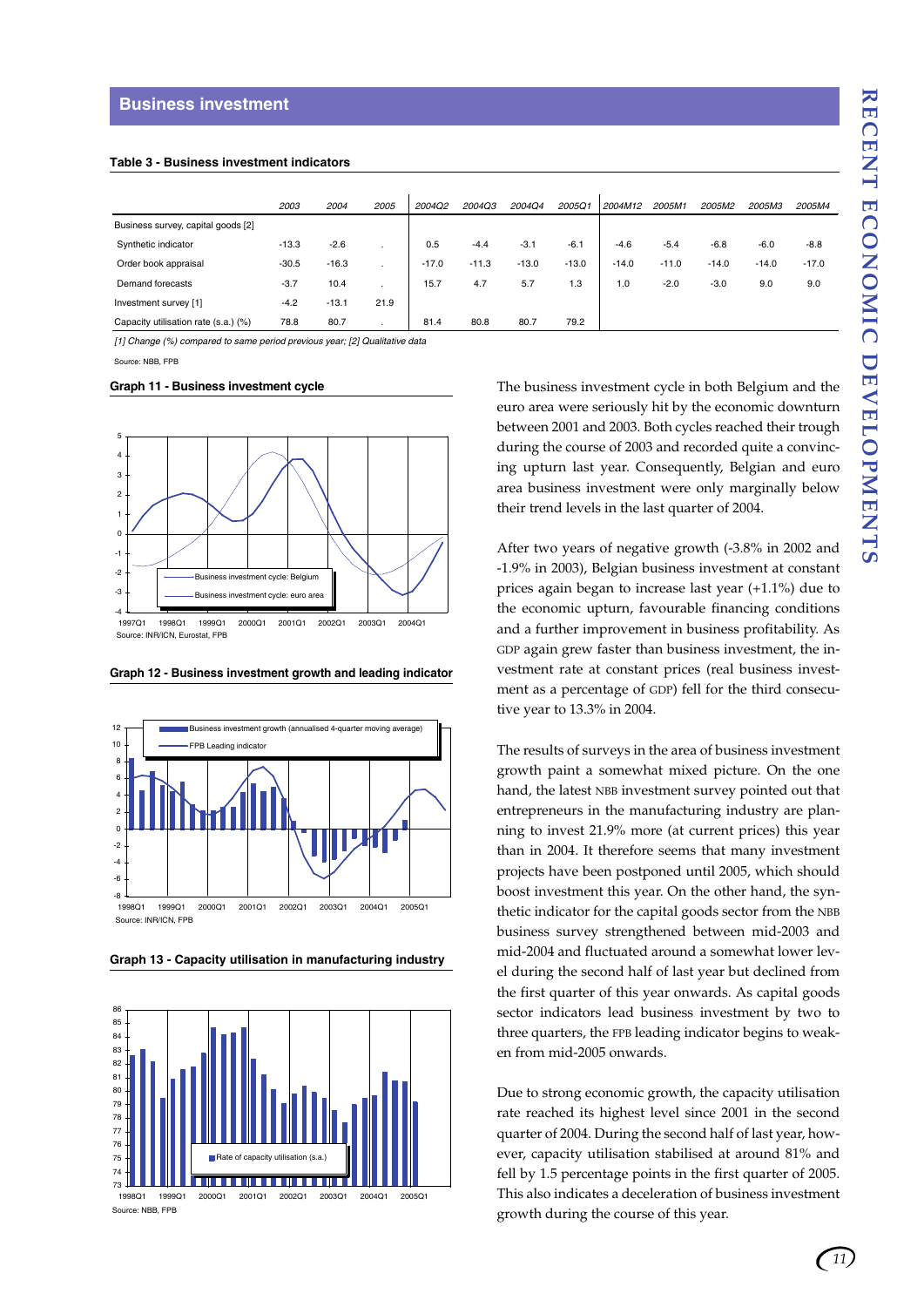#### **Housing investment**



#### **Graph 14 - Housing investment growth and leading indicator**

**Graph 15 - Mortgage rate (%)**



### **Stock building**



Housing investment growth slowed to 1.5% last year as compared with 2.6% in 2003, which was mainly the result of a plunge in qoq growth rates during the second half of 2004. Due to the strong decreases in 2001 and 2002, housing investment at constant prices was still lower last year than in 1999 and 2000.

According to the FPB leading indicator, the downturn in housing investment growth should bottom out during the course of this year. Indicators taken from the survey of architects and the evolution of mortgage applications - all of which have a lead of about one year since they refer to the early stages of the building process - were indeed on a downward path in the course of 2003, but started to recover again last year. An indicator taken from the NBB survey of the building industry is somewhat at odds with the other indicators as it does not provide any signs of improvement at the moment.

It should be noted that housing investment in 2005 will be supported by two factors that are not explicitly taken into account in the FPB leading indicator. Firstly the mortgage rate, which was already historically low in 2004, declined further during the first few months of this year. Secondly, new mortgage loans will be subject to a more benign fiscal regime from 2005 onwards. These factors will both lower the financing cost of housing investment.

**Graph 16 - Stock building indicators** Economic growth in 2004 was substantially supported by the rapidly increasing level of stocks. In fact, stocks increased by approximately 3.5 billion euro and made a positive contribution of 1 percentage point towards GDP growth.

> During this acceleration in stock building (which began as early as the third quarter of 2003) the number of entrepreneurs willing to reduce their level of stocks was extremely low compared to previous years. This indicates that a large number of entrepreneurs increased their level of stocks so that they would be able to deal with unexpected increases in demand. During the first few months of this year, however, the number of entrepreneurs considering their level of stocks to be excessive increased dramatically, a process which went hand in hand with a fall in business confidence. It can thus be expected that economic growth in the first half of 2005 will be negatively affected by the downward adjustment of inventories.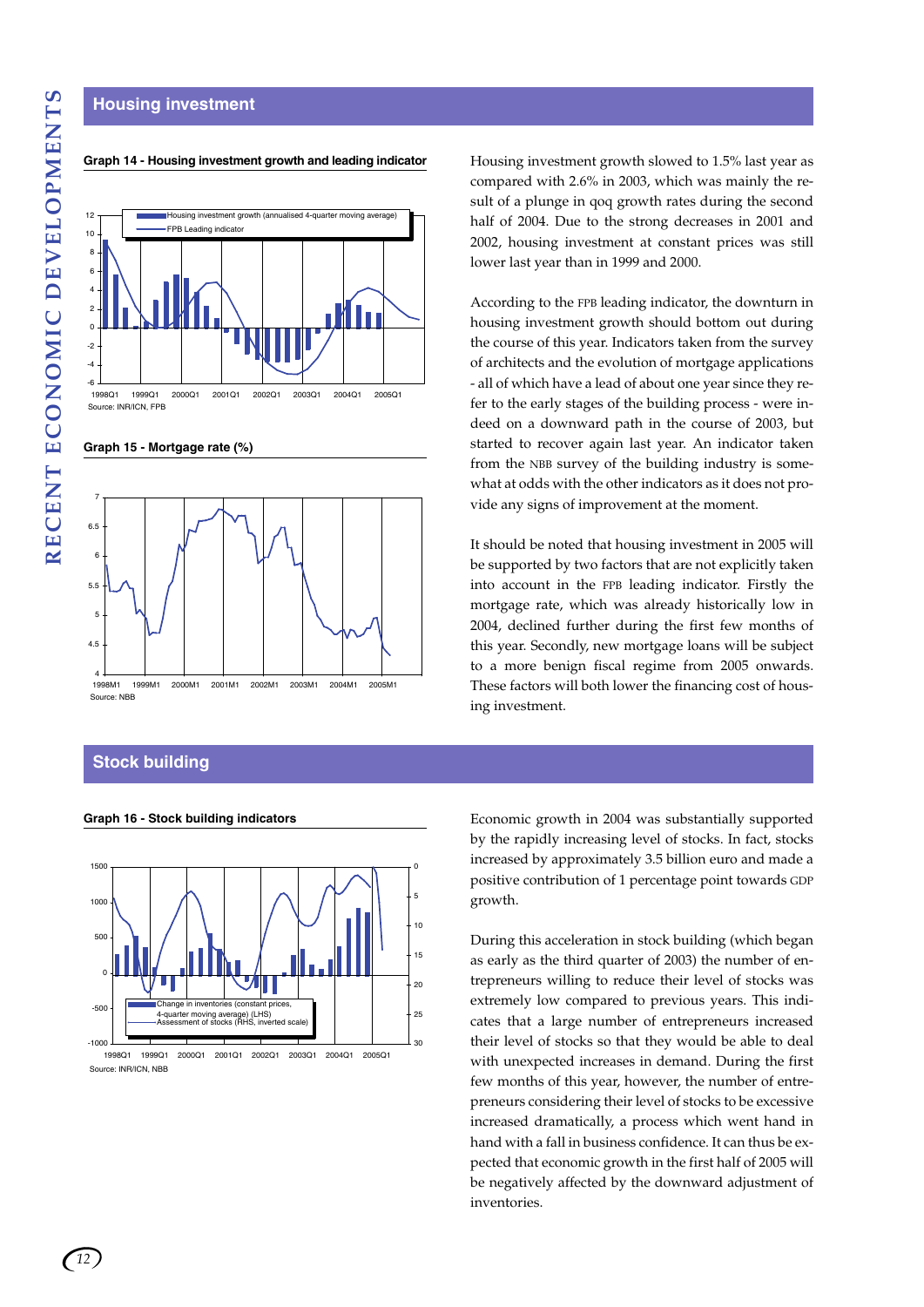### **Foreign Trade**

|                      | 2003   | 2004 | 2004Q1 | <b>2004Q2</b> | <b>2004Q3</b> | 2004Q4 | 2004M9 | 2004M10 | 2004M11 | 2004M12 | 2005M1 | 2005M2 |
|----------------------|--------|------|--------|---------------|---------------|--------|--------|---------|---------|---------|--------|--------|
| Exports - value [1]  | 1.2    | 9.1  | 4.4    | 7.7           | 10.0          | 14.0   | 8.6    | 9.7     | 20.1    | 12.8    | 10.6   | 7.6    |
| Imports - value [1]  | 1.4    | 10.6 | 3.5    | 9.9           | 14.3          | 14.9   | 14.1   | 9.5     | 22.6    | 13.4    | 19.2   | 11.3   |
| Exports - volume [1] | 3.4    | 6.7  | 7.0    | 5.3           | 5.9           | 8.5    | 4.2    | 2.8     | 15.2    | 8.1     | 2.9    | 0.1    |
| Imports - volume [1] | 3.9    | 7.1  | 6.2    | 6.7           | 7.9           | 7.5    | 8.0    | 0.5     | 14.8    | 8.1     | 11.7   | 3.1    |
| Exports - price [1]  | $-2.1$ | 2.2  | $-2.4$ | 2.4           | 3.9           | 5.1    | 4.2    | 6.6     | 4.2     | 4.4     | 7.4    | 7.5    |
| Imports - price [1]  | $-2.4$ | 3.2  | $-2.8$ | 3.0           | 6.0           | 6.9    | 5.7    | 8.9     | 6.7     | 5.0     | 6.7    | 7.9    |

*[1] Change (%) compared to same period previous year*

Source: INR/ICN, FPB

#### **Graph 17 - Export cycle**



**Graph 18 - Export growth and leading indicator**



**Graph 19 - Belgian foreign balances (4 quarters cumul,% of GDP)**



Source: INR/ICN, NBB, FPB

The Belgian export cycle, which began to accelerate by the end of 2003, continued its rise throughout 2004 and was almost 1% above its trend level by the end of the year. The euro area export cycle developed in a similar way, although it showed some signs of weakening during the second half of last year.

Despite the slowdown in world trade growth during the second half on 2004 (mainly due to strong rises in the price of oil and other commodities) and the appreciation of the euro exchange rate, Belgian export growth remained dynamic in 2004Q3 and 2004Q4 (qoq growth rates of more than 2.5%). This contrasted with euro zone export growth that slowed down considerably during this period. Ultimately, however, the slowdown in world trade growth will also affect Belgian exports. We are therefore expecting lower export growth during the first half of 2005. In the second half of 2005, export growth should improve somewhat as world trade is expected to accelerate during this period.

The somewhat subdued outlook for Belgian exports in 2005 is confirmed by the FPB composite leading indicator, which also points to a slowdown of export growth in 2005 as a whole. Even if the pick-up in world trade in the second half of the year and the fading effect of past euro appreciation are taken into account, export growth should still turn out lower in 2005 than in 2004.

Despite the further appreciation of the euro, import prices rose considerably during the course of 2004 due to the surge in oil prices. Over the year as a whole, import prices rose by 3.2% while export prices rose by only 2.3%, resulting in a noticeable deterioration in the terms of trade (-0.9%).

The Belgian current account surplus, expressed as a percentage of GDP, declined from 4.5% in 2003 to 3.4% in 2004. This significant decrease was due to slower growth in exports as compared with imports and also to the deterioration in the terms of trade.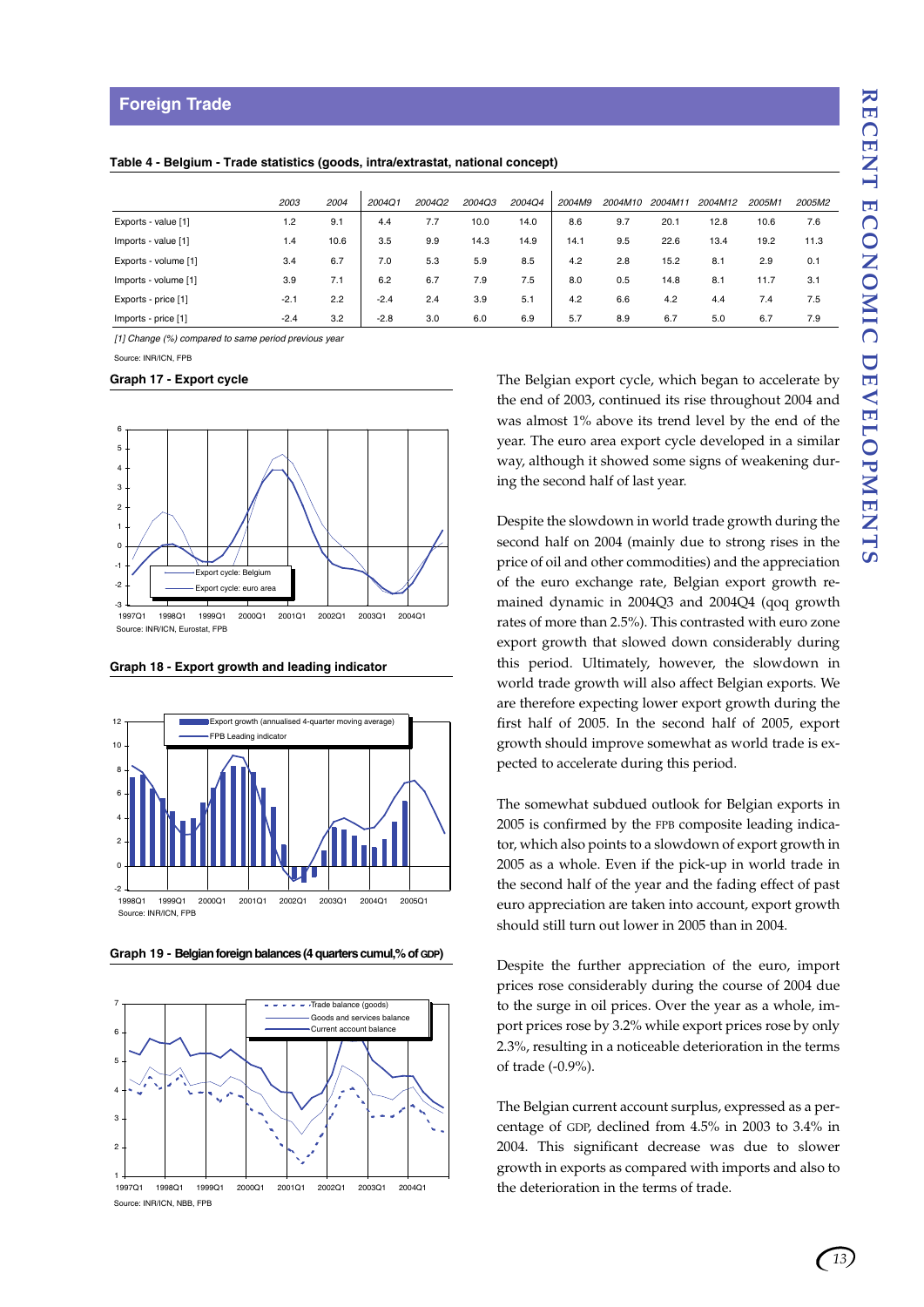## **Table 5 - Labour market indicators**

|                                                                                             | 713.6<br>712.3 |                |  |
|---------------------------------------------------------------------------------------------|----------------|----------------|--|
| 708.8<br>Unemployment [1][2]<br>710.1<br>709.9<br>713.3<br>684.6<br>715.0<br>715.4<br>714.6 |                | 716.3<br>713.9 |  |
| 14.5<br>Unemployment rate [2][3]<br>14.4<br>14.4<br>14.4<br>14.4<br>14.5<br>14.4<br>14.0    | 14.4<br>14.4   | 14.5<br>14.4   |  |
| Unemployment rate-Eurostat [3][4]<br>8.0<br>8.0<br>7.8<br>8.0<br>8.0<br>7.7<br>8.0          | 8.0<br>8.0     | 8.0            |  |

*[1] Level in thousands, s.a.; [2] Broad administrative definition; [3] In % of labour force, s.a.*

*[4] Recent figures are based on administrative data and may be subject to revision*

Source: RVA/ONEm, FPS Employment, Eurostat, FPB

#### **Graph 20 - Evolution of unemployment (incl. older)**



**Graph 21 - Harmonised unemployment rates (% of labour force)**



**Graph 22 - Evolution of domestic employment**



Source: INR/ICN 1997Q1 1998Q1 1999Q1 2000Q1 2001Q1 2002Q1 2003Q1 2004Q1 On a quarter-to-quarter, seasonally adjusted basis, employment growth turned from negative to positive in the first quarter of 2003. Since that time employment has been growing consistently. Moreover, the latest information suggests that – following the substantial pick up in economic growth - growth in jobs has been accelerating throughout the first three quarters of 2004 (quarter-to-quarter growth of 0.1%, 0.2% and 0.3% respectively). Year-on-year total domestic employment may have increased by as much as 0.7% last year. Nevertheless, in view of the considerable growth in the population of working age (0.3% on a yearly basis), this implies only a modest rise in the overall employment rate (from 61.6% to 61.8%).

Due to the improvement in labour market conditions, (broad administrative) unemployment increased at a rapidly diminishing pace during the first three quarters of last year (seasonally adjusted growth was still 1.5% during the first quarter, followed by respective figures of 0.3% and 0.1% during the two subsequent quarters). Since then, however, interpreting the evolution of published unemployment figures has become rather hazardous. Figures for unemployment as registered by the regional employment mediation authorities have been corrupted due to the inclusion (from October 2004 onwards) of people on unemployment benefits who work part time in federally subsidized domestic employment service schemes and through statistical re-alignments following the withdrawal of the exemption from active job seeking for older unemployed people aged 50 to 57.

Even after correcting for the first of these statistical flaws (which has been done consistently in all our publications), measured unemployment still rose by 0.7% during the last quarter of last year. Direct information on the change in the number of people receiving unemployment benefit, however, (not subject to the above-mentioned distortions) points to a near-stabilization of unemployment during the last quarter of last year. A profile of this kind would be more plausible in view of the slight decline (-0.2%) that seems to be confirmed for the first quarter of this year, no matter which source is used.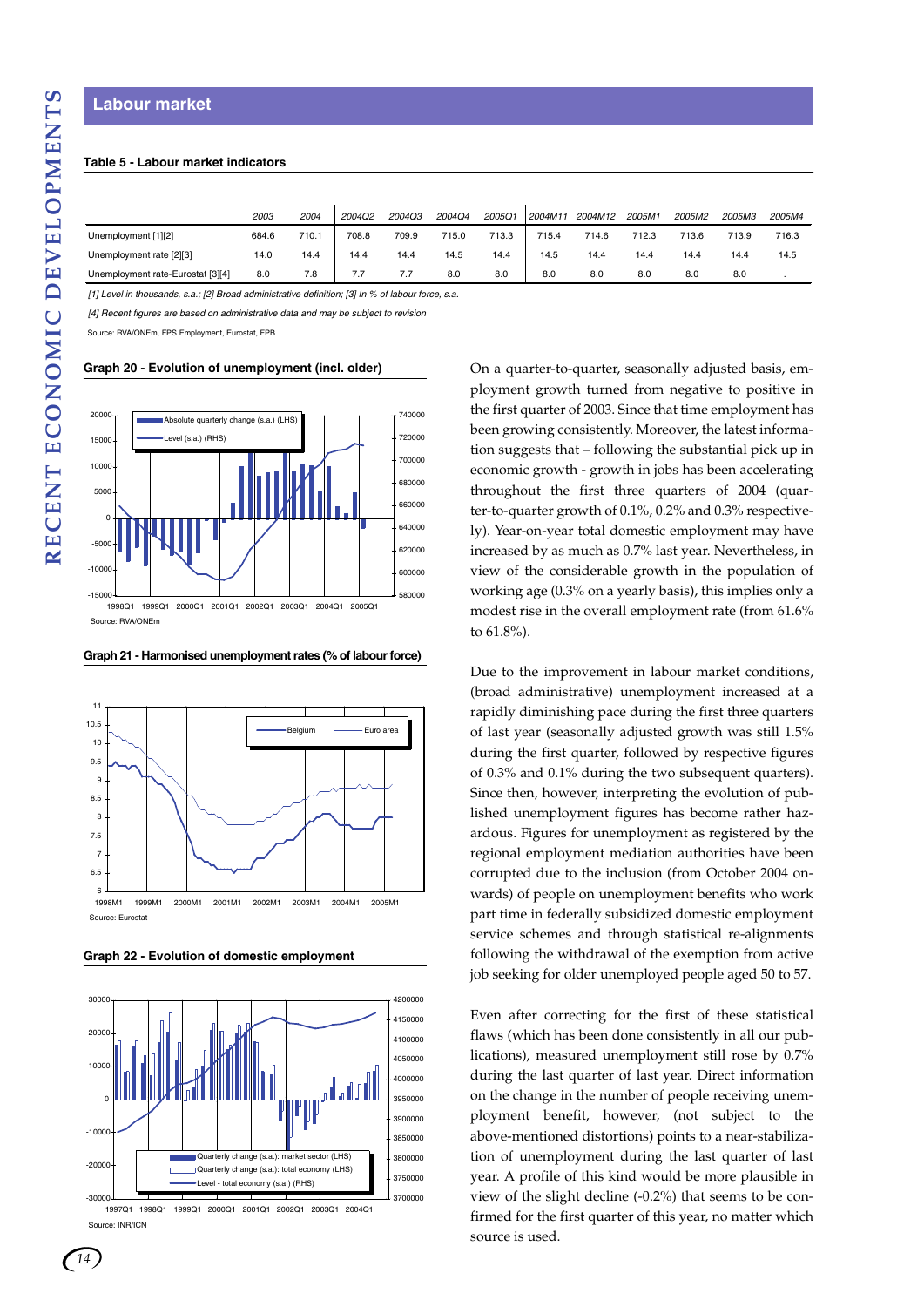#### **Table 6 - Inflation rates: change compared to the same period in the previous year, in%**

|                                | 2003 | 2004 | 2004Q2 | 2004Q3 | 2004Q4 | 2005Q1 | 2004M11 | 2004M12 | 2005M1 | 2005M2 | 2005M3 | 2005M4 |
|--------------------------------|------|------|--------|--------|--------|--------|---------|---------|--------|--------|--------|--------|
| Consumer prices: all items     | 1.59 | 2.10 | 2.26   | 2.23   | 2.56   | 2.63   | 2.55    | 2.27    | 2.26   | 2.57   | 3.07   | 2.76   |
| Food prices                    | 2.04 | .53  | 2.05   | 0.81   | 1.41   | 2.08   | 1.40    | 1.78    | 1.23   | 1.92   | 3.10   | 2.26   |
| Non food prices                | 1.18 | 2.23 | 2.45   | 2.82   | 3.39   | 3.01   | 3.35    | 2.79    | 2.49   | 3.12   | 3.44   | 3.73   |
| Services                       | 1.75 | 2.36 | 2.21   | 2.51   | 2.34   | 2.64   | 2.39    | 1.95    | 2.75   | 2.39   | 2.78   | 1.85   |
| Rent                           | 2.22 | .88  | .94    | 1.80   | 1.78   | 1.79   | 1.71    | 1.81    | 1.91   | 1.75   | 1.71   | 1.89   |
| Health index                   | 1.45 | .63  | .69،   | 1.60   | .90    | 2.10   | .89     | 1.72    | 1.78   | 2.00   | 2.52   | 2.09   |
| Brent oil price in USD (level) | 28.8 | 38.2 | 35.4   | 41.5   | 44.1   | 47.5   | 42.9    | 39.6    | 44.2   | 45.4   | 53.0   | 51.8   |

Source: FPS Economy, Datastream

#### **Table 7 - Monthly inflation forecasts**

|                               | 2005M1 | 2005M2 | 2005M3 | 2005M4 | 2005M <sub>5</sub> | 2005M6 | 2005M7 | 2005M8     | 2005M9 | 2005M10 | 2005M11 | 2005M12 |
|-------------------------------|--------|--------|--------|--------|--------------------|--------|--------|------------|--------|---------|---------|---------|
| Consumer prices: all items    | 115.88 | 116.66 | 117.41 | 117.68 | 117.68             | 117.48 | 117.72 | .66<br>117 | 117.65 | 117.67  | 117.74  | 117.61  |
| Consumer prices: health index | 114.68 | 115.28 | 115.90 | 115.87 | 116.02             | 115.89 | 116.19 | 116.15     | 116.13 | 116.16  | 116.25  | 116.17  |
| Moving average health index   | 114.48 | 114.67 | 115.03 | 115.43 | 115.77             | 115.92 | 115.99 | 116.06     | 116.09 | 116.16  | 116.17  | 116.18  |
|                               | 2006M1 | 2006M2 | 2006M3 | 2006M4 | 2006M <sub>5</sub> | 2006M6 | 2006M7 | 2006M8     | 2006M9 | 2006M10 | 2006M11 | 2006M12 |
| Consumer prices: all items    | 118.27 | 118.78 | 119.12 | 119.25 | 119.47             | 119.53 | 119.83 | 119.81     | 119.81 | 119.91  | 120.07  | 120.08  |
| Consumer prices: health index | 116.85 | 117.28 | 117.60 | 117.66 | 117.86             | 117.90 | 118.22 | 118.19     | 118.17 | 118.26  | 118.43  | 118.44  |
| Moving average health index   | 116.36 | 116.64 | 116.98 | 117.35 | 117.60             | 117.76 | 117.91 | 118.04     | 118.12 | 118.21  | 118.26  | 118.33  |

Source: Observations (up to 05M4): FPS Economy; forecasts: FPB

#### **Graph 23 - Monthly inflation evolution in% (t/t-12)**





**Graph 24 - Harmonised inflation rates in% (t/t-12)**

The Brent oil price, as expressed in euro, rose by more than 30% during the first four months of 2005. This pushed up its yoy growth rates from 21% in December 2004 to 44% in April 2005. These strong oil price increases were due to concerns that oil supply would not be sufficient to meet demand, particularly since the demand for gasoline in the US peaks every year during summer ('driving season'). Political instability in Iraq, Nigeria and Venezuela further intensified these fears. Consequently, headline inflation, as measured by the yoy growth rate of the NICP, rose from 2.3% in January to 3.1% in March. Oil prices fell from April onwards, which implies a downward profile for inflation during the coming months.

Underlying inflation reached a four year low in December 2004 (1%), while it fluctuated around 1.4% during the first four months of this year. For the remainder of the year, underlying inflation is expected to rise somewhat (to 1.6% in December) as higher oil prices are passed on to prices of other goods.

All in all, average NICP inflation should be 2.1% this year. According to our monthly forecasts for the 'health index', the pivotal index for public wages and social benefits (currently 116.15) should be exceeded in October 2005. The next pivotal index threshold (118.47) should not be crossed during 2006.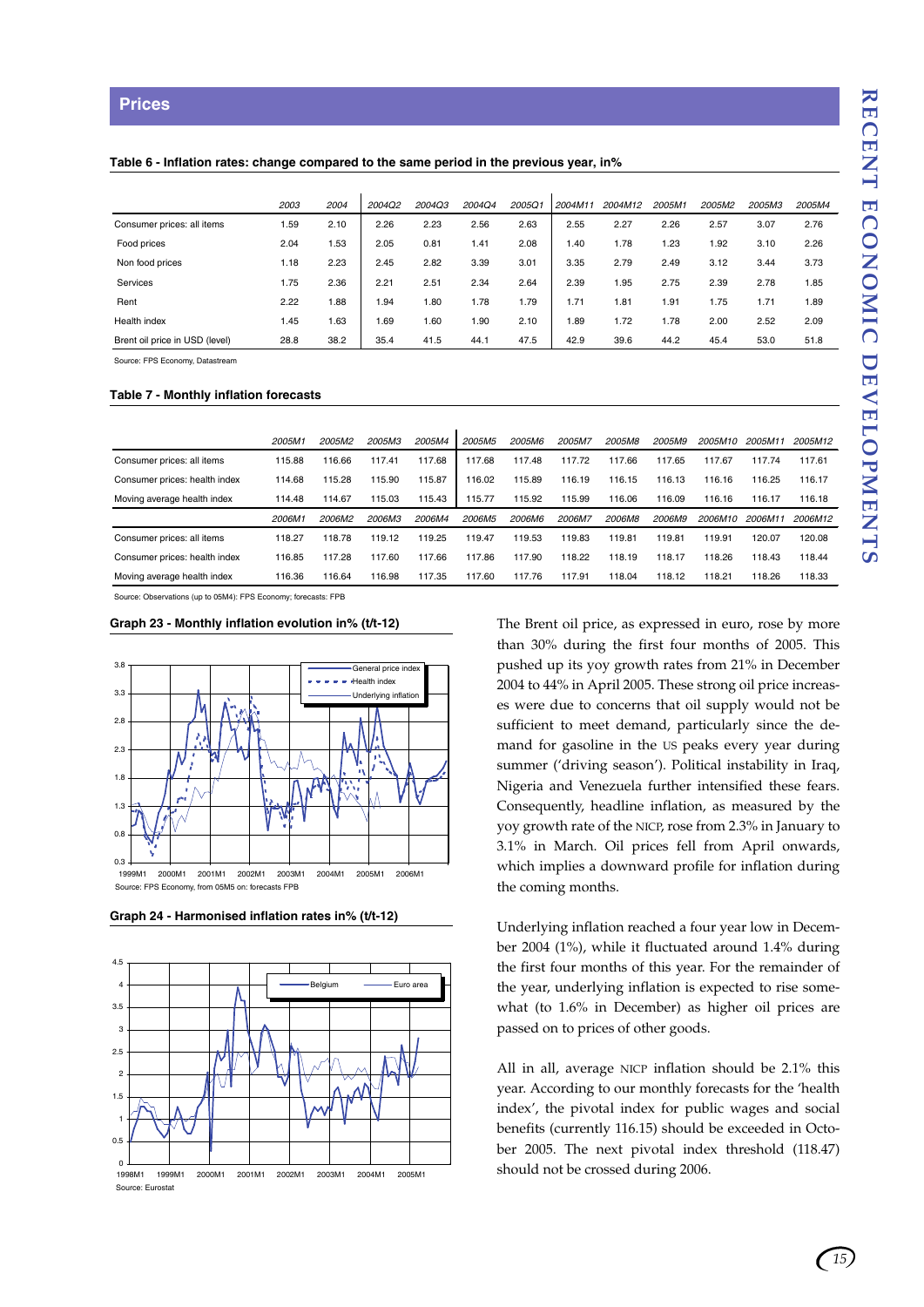## **Interest rates**

#### **Table 8 - Interest rates**

|                                            | 2003    | 2004    | 2004Q2  | 2004Q3  | 2004Q4  | 2005Q1 | 2004M11 | 2004M12 | 2005M1 | 2005M2 | 2005M3 | 2005M4 |
|--------------------------------------------|---------|---------|---------|---------|---------|--------|---------|---------|--------|--------|--------|--------|
| Short-term money market rates (3 months)   |         |         |         |         |         |        |         |         |        |        |        |        |
| Belgium                                    | 2.31    | 2.08    | 2.06    | 2.09    | 2.14    | 2.12   | 2.15    | 2.15    | 2.13   | 2.12   | 2.12   | 2.12   |
| Euro area (Euribor)                        | 2.33    | 2.11    | 2.08    | 2.12    | 2.16    | 2.14   | 2.17    | 2.17    | 2.15   | 2.14   | 2.14   | 2.14   |
| <b>United States</b>                       | 1.15    | 1.56    | 1.25    | 1.70    | 2.25    | 2.78   | 2.26    | 2.45    | 2.61   | 2.77   | 2.97   | 3.09   |
| Japan                                      | $-0.03$ | $-0.03$ | $-0.04$ | $-0.02$ | $-0.01$ | 0.00   | $-0.01$ | $-0.01$ | 0.00   | 0.00   | 0.01   | 0.02   |
| Long-term government bond rates (10 years) |         |         |         |         |         |        |         |         |        |        |        |        |
| Belgium                                    | 4.14    | 4.13    | 4.34    | 4.21    | 3.84    | 3.62   | 3.87    | 3.65    | 3.58   | 3.56   | 3.72   | 3.51   |
| Germany                                    | 4.09    | 4.06    | 4.24    | 4.13    | 3.79    | 3.62   | 3.80    | 3.65    | 3.59   | 3.56   | 3.72   | 3.51   |
| Euro area                                  | 4.13    | 4.10    | 4.30    | 4.18    | 3.82    | 3.64   | 3.84    | 3.67    | 3.59   | 3.59   | 3.74   | 3.55   |
| <b>United States</b>                       | 3.99    | 4.26    | 4.58    | 4.29    | 4.16    | 4.29   | 4.19    | 4.22    | 4.21   | 4.17   | 4.50   | 4.33   |
| Japan                                      | 0.99    | 1.49    | 1.60    | 1.63    | 1.43    | 1.38   | 1.45    | 1.35    | 1.36   | 1.37   | 1.42   | 1.29   |

Source: NBB, ECB

#### **Graph 25 - Interest rate levels in Belgium, %**



**Graph 26 - Yield curves for the euro area and the US**



Since June 2004 the Federal Reserve has raised interest rates by 25 basis points at every meeting. This has brought the Federal Funds rate to 3%, as compared to 2.25% at the beginning of the year. The Fed announced that it would continue to tighten monetary policy at a measured pace. Financial markets are currently expecting the federal funds rate to reach 3.75% by the end of this year.

During the past two years the ECB has kept its main refinancing rate unchanged at 2%. While three months ago a first rate hike was seen coming during the summer, financial markets are now not expecting it until the first quarter of next year. Weak economic growth in the fourth quarter of 2004 and a sharp deterioration of business and consumer confidence seem to be outweighing the ECB's fear of a possible asset bubble and its desire to follow the Fed in moving rates back to more neutral levels.

US long-term interest rates rose considerably in February and March of this year (from 4% to 4.6%) as the apparent rise in firms' pricing power fuelled fears of an acceleration in inflation. In April, however, a string of weaker growth indicators pushed yields lower once again, leaving them slightly higher than at the start of the year. Euro area long-term interest rates followed the evolution of US long-term rates but to a lesser extent as downside risks for the European economy have become more important. Euro zone long-term interest rates are now slightly lower (by some 20 basis points) than their level at the beginning of the year. This implies another widening of the spread between US and euro zone long-term interest rates, which seems logical in view of the divergence in economic growth expectations in the two zones. In the euro area the yield curve has flattened slightly since February, while the flattening was more pronounced in the US due to the tightening of monetary policy.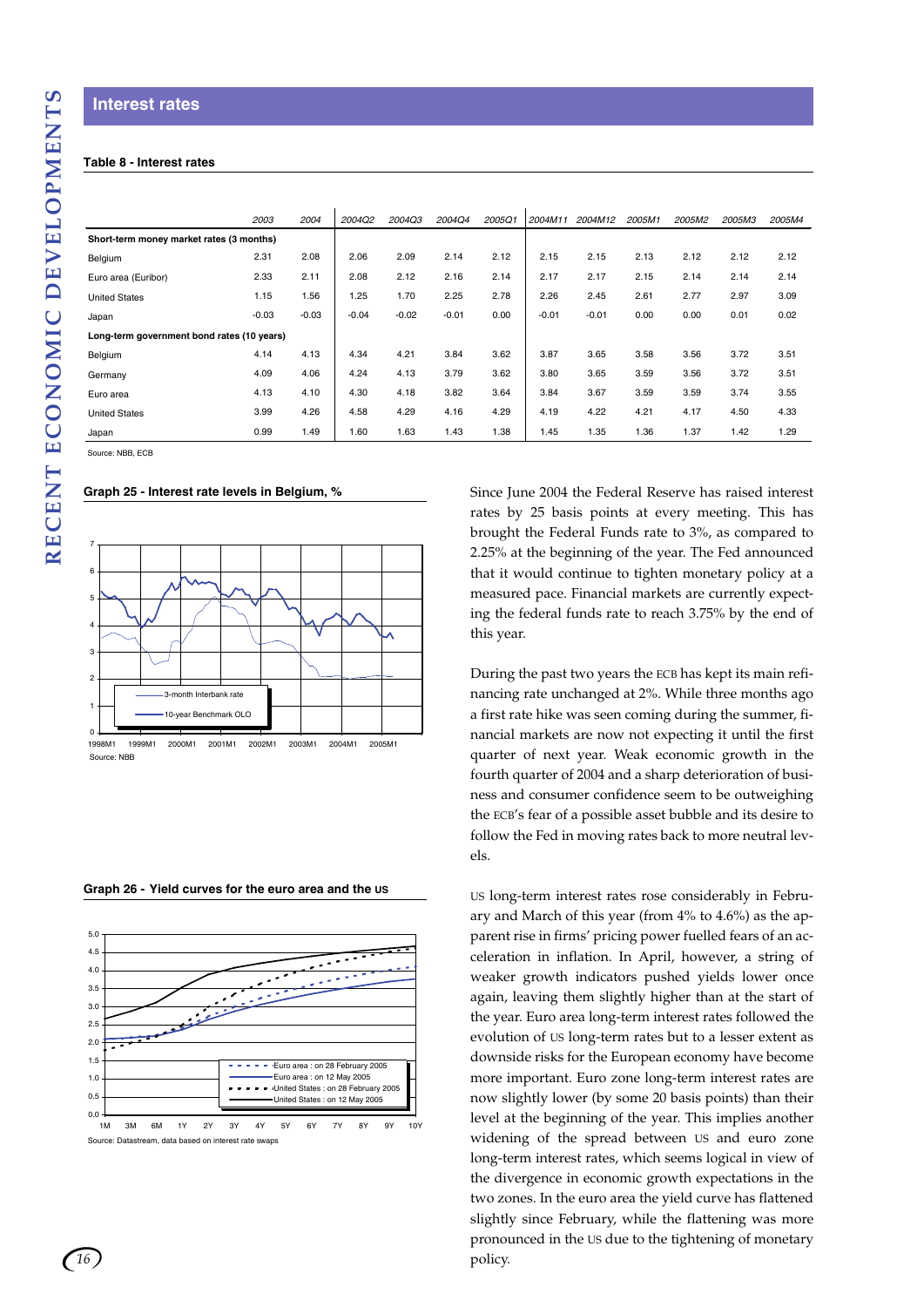#### **Table 9 - Bilateral exchange rates**

|             | 2003  | 2004  | 2004Q2 | 2004Q3 | 2004Q4 | 2005Q1 | 2004M11 | 2004M12 | 2005M1 | 2005M2 | 2005M3 | 2005M4 |
|-------------|-------|-------|--------|--------|--------|--------|---------|---------|--------|--------|--------|--------|
| USD per EUR | .132  | .244  | .205   | .222   | . 297  | 1.310  | .300    | 1.341   | 1.311  | .301   | 1.319  | 1.294  |
| UKP per EUR | 0.692 | 0.679 | 0.667  | 0.672  | 0.695  | 0.693  | 0.699   | 0.695   | 0.698  | 0.690  | 0.692  | 0.683  |
| JPY per EUR | 131.0 | 134.4 | 132.2  | 134.4  | 137.1  | 137.0  | 136.    | 139.2   | 135.5  | 136.6  | 138.8  | 138.8  |

#### **Table 10 - Nominal effective exchange rates (1990=100)**

|                 | 2003    | 2004   | 2004Q2 | 2004Q3 | 2004Q4 | 2005Q1 | 2004M11 | 2004M12 | 2005M1 | 2005M2 | 2005M3 | 2005M4 |
|-----------------|---------|--------|--------|--------|--------|--------|---------|---------|--------|--------|--------|--------|
| Euro            | 90.9    | 93.8   | 92.2   | 93.1   | 95.6   | 95.7   | 95.4    | 96.8    | 95.7   | 95.3   | 96.0   | 95.1   |
| Growth rate [1] | 11.0    | 3.2    | $-2.2$ | 1.0    | 2.6    | 0.1    | 1.1     | 1.4     | $-1.0$ | $-0.5$ | 0.7    | $-0.9$ |
| US dollar       | 107.5   | 99.7   | 102.1  | 101.0  | 96.0   | 94.7   | 95.2    | 93.9    | 94.6   | 95.3   | 94.3   | 95.9   |
| Growth rate [1] | $-10.4$ | $-7.3$ | 2.6    | $-1.1$ | $-4.9$ | $-1.3$ | $-3.8$  | $-1.4$  | 0.8    | 0.7    | $-1.0$ | 1.7    |
| Japanese yen    | 140.1   | 142.8  | 142.9  | 141.7  | 142.6  | 142.4  | 143.6   | 142.6   | 144.3  | 142.3  | 140.7  | 139.3  |
| Growth rate [1] | $-0.1$  | 2.0    | $-0.8$ | $-0.8$ | 0.6    | $-0.1$ | 1.4     | $-0.6$  | 1.2    | $-1.4$ | $-1.1$ | $-1.0$ |

*[1] Change (%) compared to previous period* Source: BIS, NBB

#### **Graph 27 - Euro-dollar and euro-yen bilateral exchange rates**



Source: NBB, before 1999M1: ECU instead of EUR

Since the end of last year the dollar has appreciated against the euro. This trend was only temporarily reversed between mid-February and mid-March as rumours about a possible diversification of Asian central banks' reserves out of the dollar and the publication of a strong increase in the American trade deficit in January weighed on the dollar. From then on however, financial markets have once again focused on the increasing divergence of economic growth expectations between the US and the euro area. Even fears about accelerating inflation in the US have not stopped the appreciation of the dollar. Moreover, the current rise in both short-term and long-term interest rate differentials between the US and the euro area is supporting the dollar. Due to both the size and the lack of any improvement of the US current account deficit, however, the upward potential for the dollar should be limited.

Since the beginning of the year the Japanese yen depreciated somewhat versus the dollar (-2.6%), but appreciated slightly vis-à-vis the euro (+2.2%).

The euro has lost territory against the British pound since the beginning of this year (-4%) as the differential between euro zone and UK short-term interest rates is not expected to narrow soon if the first ECB rate hike does not occur before the end of this year. In the UK the economy also seems to be slowing down, but it should still perform better than the euro area economy.

After almost three years of appreciation, the nominal effective euro exchange rate finally seems to be levelling off. It has even depreciated by almost 2% since December 2004.

#### **Graph 28 - Nominal effective exchange rates (Jan. 97=100)**



Source: NBB, BIS

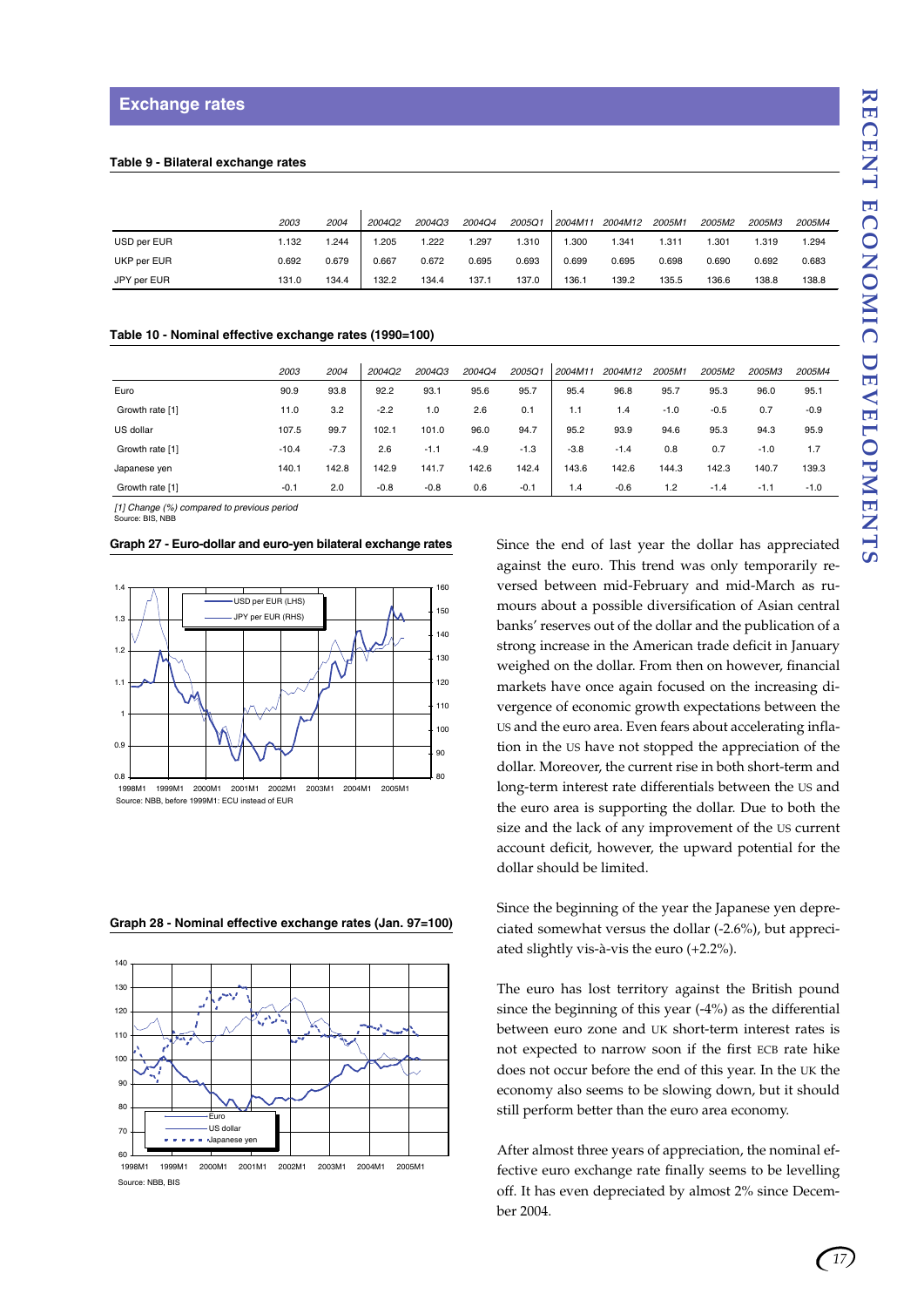#### **Table 11 - Tax revenues (1)**

|                                          | 2003   | 2004 | 2004Q2 | <b>2004Q3</b> | 2004Q4 | 2005Q  | 2004M10 | 2004M11 | 2004M12 | 2005M1 | <b>2005M2</b> | 2005M3 |
|------------------------------------------|--------|------|--------|---------------|--------|--------|---------|---------|---------|--------|---------------|--------|
| Total [2], of which:                     | 0.6    | 6.7  | 5.4    | 5.4           | 8.6    | 1.7    | 7.2     | 5.1     | 11.8    | 4.2    | $-2.1$        | 2.3    |
| Direct taxes, of which:                  | $-1.1$ | 5.7  | 3.5    | 9. ا          | 9.9    | $-0.7$ | 8.7     | 6.1     | 12.7    | 4.3    | $-3.6$        | $-4.3$ |
| Withholding earned income tax (PAYE) 0.5 |        | 3.9  | 0.7    | 6.1           | 5.3    | 1.6    | 8.6     | $-0.3$  | 6.6     | 6.2    | $-5.1$        | 2.3    |
| Prepayments                              | $-0.8$ | 13.8 | 9.5    | 22.2          | 16.6   |        | 11.6    |         | 21.9    |        |               |        |
| Value Added Tax and excise duties        | 2.2    | 7.6  | 7.4    | 8.6           | 6.8    | 2.5    | 4.9     | 1.7     | 11.5    | 2.2    | $-1.2$        | 6.5    |

*[1] Change (%) compared to same period previous year; [2] Total received by federal government, excl. of death-duties*

Source: FPS Finance, FPB

#### **Graph 29 - Real tax revenues (3)**



**Graph 30 - Real withholding earned income tax (PAYE) (4)**



**Graph 31 - Real prepayments (3)**



*[3) Change (%) over past 12 months, compared to previous 12 month period, deflated by consumer price index*

Total revenue from taxes in 2004 recorded a nominal increase of 6.7%, which was the highest growth rate seen since 1997. During the first quarter of this year, however, yoy growth in total tax revenues fell to 1.7%. This rather poor figure was certainly linked to the weak economic growth seen in 2005Q1. Moreover, yoy growth rates in February were also negatively affected by a calendar effect as 2004 was a leap year. Consequently real yoy growth of tax revenues on a 12-month moving average basis fell from February 2005 onwards.

Although yoy growth rates in both direct and indirect taxes declined markedly in the first quarter of this year, the slowdown in indirect taxes was much less pronounced, which was mainly due to two factors. Firstly, as the date of Easter was in March this year, while it was in April in 2004, this boosted yoy growth of VAT receipts in March 2005, while the opposite should be seen in April 2005. Secondly, excise duty per liter of fuel for transport rose faster during the first few months of this year compared to last year. These factors counterbalanced the depressing influence on indirect taxes of the negative yoy growth rates of car sales (related to the biannual motor show in January 2004) and the strong yoy increase in refunds (related to robust export growth in the last quarter of 2004).

Due to administrative reasons, PAYE revenue (mainly wage-related) has shown a very erratic pattern during the first few months of 2005, making a clear interpretation of the recent figures more difficult.

Advance payments are traditionally very low during the first three months of the year (less than 5% of the annual total). Consequently, the figure for the first quarter of the year is not informative and has not been reported in the table. Provisional figures for April 2005 show a significant increase as compared to April 2004.

*<sup>[4]</sup> Change (%) over past 4 quarters, compared to previous 4 quarter period, deflated by consumer price index*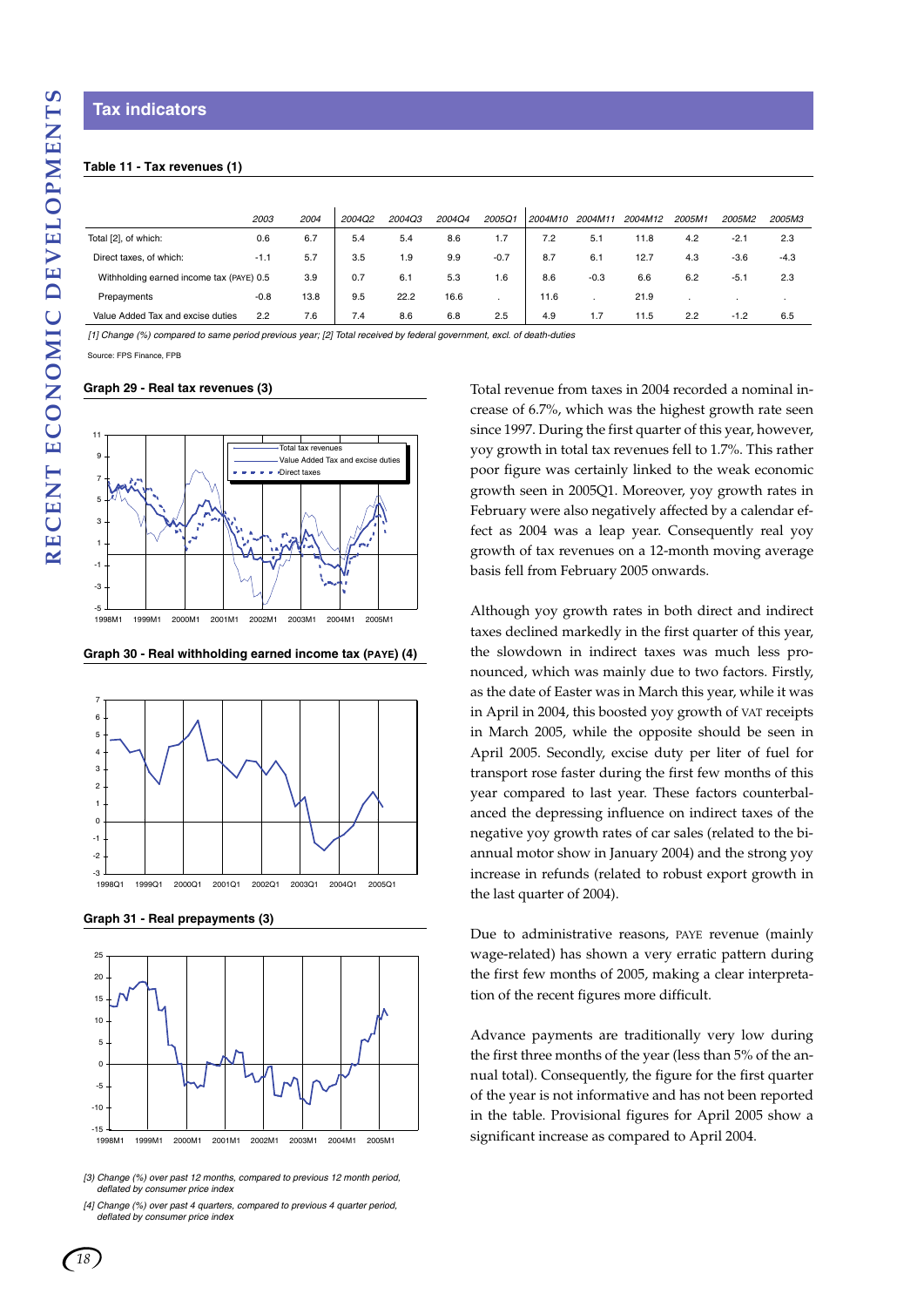#### **Market reform in network industries**

In Belgium and other member states of the EU a process of reforming network industries is presently taking place. The aim of these reforms is to bring about effective competition in a unified European market. This should lead to an increase in economic efficiency. The reform basically consists of a pro-competitive regulation of the infrastructure network and of allowing free entry to the other segments. Each network industry, however, has its own specific features that may require departures from this basic approach. The Planning Paper comprises an analysis of the economic impact of reforms in five major network industries. The result is that the reform generally gives rise to economic effects that are consonant with the objectives of the reform.

The theoretical analysis is based on the micro-economic theory of producer behaviour. This theory states that in a monopoly, which was in many cases the market structure of network industries before reform, there may be a lack of economic efficiency. Prices may be too high or too low to be efficient, costs may be too high, productivity too low and there may be excess profits or subsidies. This can apply in both private and public monopolies. Market opening may attract other players, after which the market mechanism will restore efficiency in all these areas. Market opening is not, however, possible in all segments of a network industry. It is especially in the infrastructure network that a natural monopoly exists. In such a case there are economies of scale so that entry and duplication of the network is not efficient. Here, reform means a type of regulation that leads to efficient costs and prices and equal access for all producers. Regulation of the natural monopoly is one of the central issues in the analysis of network industry reform. The Planning Paper analyses the economic impact of reform in three ways.

The first analysis involves international benchmarking. Eight cases are worked out: electricity in the United Kingdom, Germany and Spain; railways in the United Kingdom, Germany and Sweden; postal services in the Netherlands and Sweden. For each of the three sectors, a comparison with the Belgian case has been made.

In most cases the economic impact was found to be as expected. The reform brought about higher efficiency and more innovation, employment fell back and prices became more cost-related. A less clear relationship was found with quality and universal service. The design of the reform is a significant factor in its success. Each country seems to have its own approach, which is applied in a more or less similar way to most of its network industries. Belgium may, therefore, learn lessons from ineffective designs of reforms.

The second analysis is a review of academic studies. Three types of studies are considered: econometric studies, descriptive studies and model simulations. A central element in at least the econometric studies is the development of a meaningful indicator of market reform. In such an indicator, qualitative information on regulation has to be converted into a quantitative score.

Many studies have yielded results that support the predictions of theoretical analysis. Market reform is generally associated with higher productivity and lower prices. A few studies give evidence of greater investment and higher quality. There is a positive relationship with employment at the macro-economic level. At the sectoral level different results were found, for example: employment growth in telecommunications but decline in electricity. Model simulations resulted in a temporary acceleration of GDP growth, leading to a higher GDP per capita in a new steady state.

The third analysis involves an outlook for Belgium. This outlook is based on the OECD regulation indices for non-manufacturing industries. These are available for 1975-1998 and expressed on a scale from 0 to 6. For the five network industries analysed, the scores ranged from 2.6 (telecommunications) to 5.6 (railways) in 1998. Due to market reform and increased competition, the indices may fall to a range of 1 to 2 in 2010, only remaining high in the case of railways (3.8). Prudent application of certain OECD models that are based on the indices led to estimations of a positive impact on investments, productivity and employment. These results were, however, considered to be rather optimistic and require further study.

Finally, the current Belgian regulatory framework was briefly evaluated. In some cases it seems adequate, in other cases it entails certain risks. These risks are expressed when regulation gives rise to market conduct that does not lead to an efficient outcome. The major role of government is to create the right conditions for a market that functions well. Every measure should thus be tested against a number of criteria, such as independence of the infrastructure, monitoring of dominant market positions and efficient pricing.

*"Markthervorming in netwerkindustrieën in België - Réforme de marché dans les industries de réseau en Belgique", J. van der Linden, Planning Paper 98, May 2005.*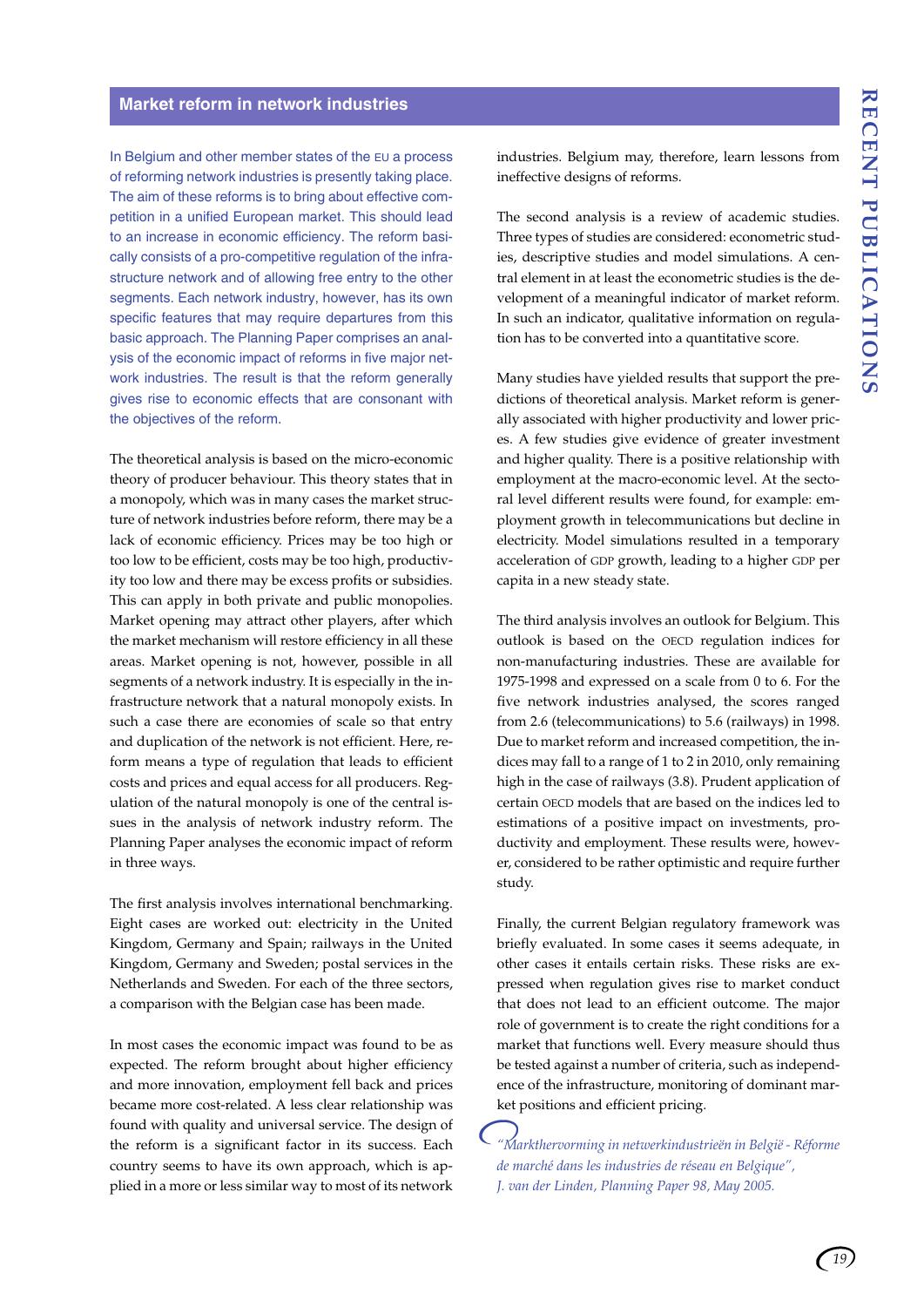The FPB is analysing the economic impact of network industry reform in Belgium. In addition to a Planning Paper (see p.19 of this issue) it has published four Working Papers on this theme. One Working Paper sets out a theoretical framework. The other three analyse the experiences of other EU member states with network industry reform. The papers respectively deal with electricity, railways and postal services. From this benchmarking process Belgium can learn lessons that will be useful in the reform and regulation of its own network industries.

Tables 1 and 2 show the economic significance of five network industries in Belgium in terms of value added and employment. These five industries cover the three included in the benchmark and also the telecommunications and gas sectors. Although their economic significance is diminishing somewhat, the five industries still produced 5.5% of value added and employed 4.0% of Belgian wage-earners in 2003.

**Table 1 - Value added creation of network industries in Belgium** million euro, current prices

|                    | 1995    | 1999    | 2003    |
|--------------------|---------|---------|---------|
| Network industries | 10.895  | 12.469  | 13,833  |
| GDP                | 190.080 | 218.691 | 249.943 |
| Share in GDP       | 5.7%    | 5.8%    | 5.5%    |

Source: INR/ICN (calculation based on national accounts)

**Table 2 - Employment in Belgian network industries** number of employees, annual averages

|                          | 1995      | 1999      | 2003      |
|--------------------------|-----------|-----------|-----------|
| Telecommunications       | 27,956    | 27,942    | 30,219    |
| Electricity & gas        | 21,098    | 20,302    | 17,711    |
| Postal services          | 50,790    | 49,496    | 49,419    |
| Railways                 | 41,416    | 40,207    | 41,607    |
| Total network industries | 141,259   | 137,947   | 138,957   |
| <b>Total Belgium</b>     | 3,138,584 | 3,318,506 | 3,461,524 |
| Share of employment      | 4.5%      | 4.2%      | 4.0%      |

Source: INR/ICN (calculation based on national accounts)

#### **Theoretical framework**

Before the reforms, network industries often had the market structure of a monopoly. In the basic model there are no economies of scale and the monopolist producer is a private company. When this company strives to maximise profit, market performance will be characterised by a lack of economic efficiency. Prices may be too high to be efficient, costs may be too high and productivity too low, and there may be excess profits.

Contrary to the basic model, there are often economies of scale in the infrastructure network and the producer may be a public company. Although there may be no striving for maximum profit in this case, market performance may still be characterised by a lack of economic efficiency. In addition to the performance of the basic model, prices may also be too high to be efficient and there may be excessive subsidies.

In order to reform the sector adequately and restore efficiency, the infrastructure network can be separated from the other segments of the industry. This network may then remain a monopoly, but regulated in such a way that efficiency is warranted. An effective system of regulation may involve the introduction of maximum prices or maximum profit margins. Moreover, specific circumstances may allow for the introduction of yardstick competition or an auction of licences. The design of the regulatory framework for the natural monopoly is one of the central issues in the analysis of network industry reform. In the other segments, entry can be permitted and some of the markets may well turn out to be contestable markets. In these cases the market mechanism will restore efficiency irrespective of whether market entry actually occurs. Market reform may go hand in hand with privatisation. Although privatisation in itself is less effective than market opening, it may give rise to a level playing field for all producers in the market.

Higher efficiency does, in principle, lead to lower costs and prices. This may improve the competitive position of both the industry itself and the country's economy. In terms of employment, the improved efficiency of the sector will basically result in job losses and possibly in a deterioration of labour conditions. Improved competitiveness, on the other hand, may result in the creation of jobs.

*"Hervorming van netwerkindustrieën: theoretisch kader", J. van der Linden, Working Paper 08-05, May 2005.*

#### **Benchmarking electricity**

Since the first European directives on electricity in 1996, most European countries have made important reforms in their electricity markets. The Working Paper looks at the situation in Belgium and in three countries where important changes have been made (Great Britain, Germany and Spain) with the aim of learning from their experiences and improving the regulatory framework in Belgium.

The directives stipulate legal unbundling of the three market segments (production, transmission and delivery), effective competition in the first and third of these market segments and the creation of an independent sectoral regulator.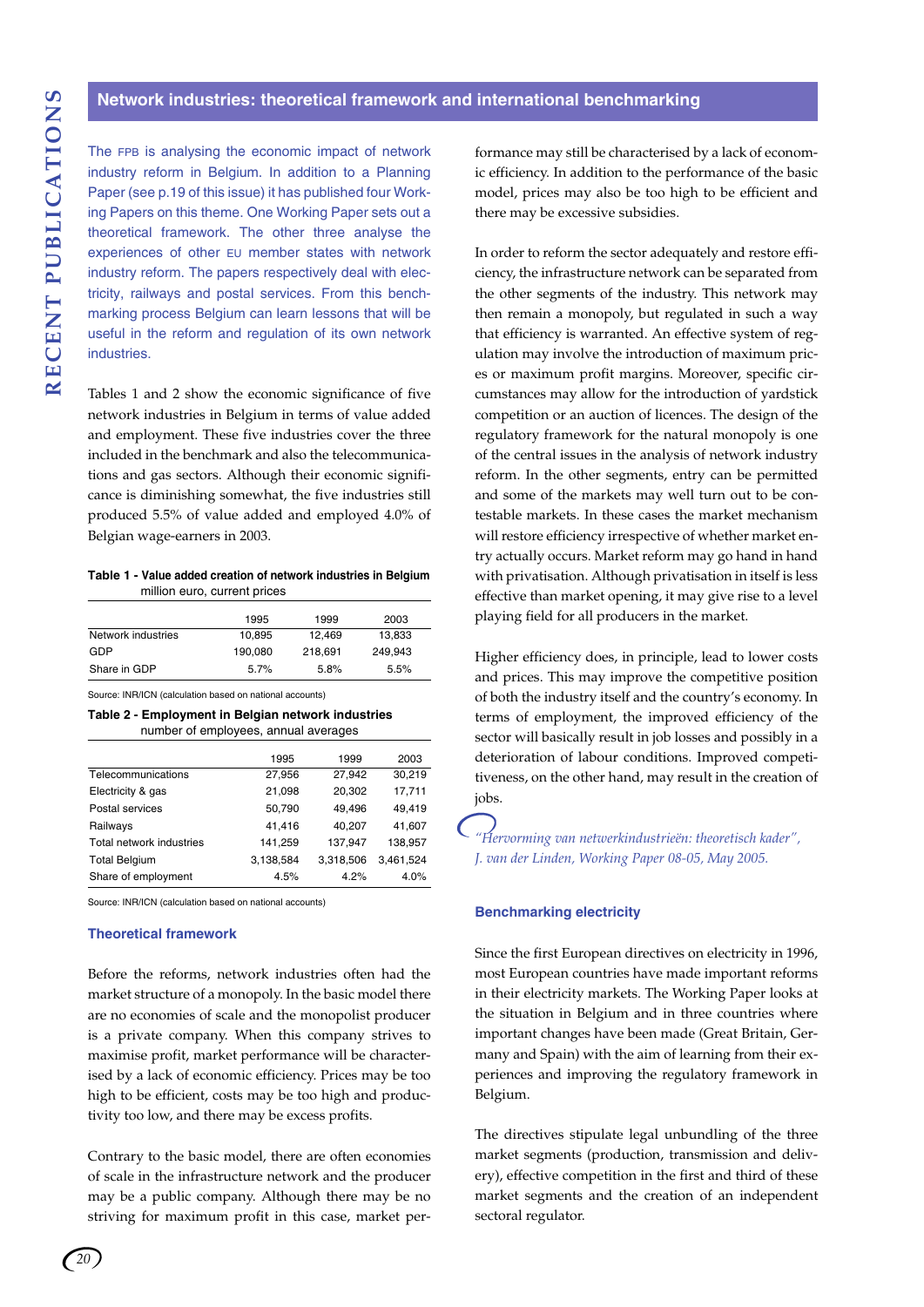Great Britain is seen as a forerunner in Europe. Their reforms took place in the nineties and were completed in 1998, even though some further adjustments have been made since then. In Spain, reforms were completed in 2003, while Germany has substantial experience of an alternative tariff access regulation system. Moreover, Germany has recently been making a number of adjustments to its system that should be approved by the German parliament during the summer of 2005. In Belgium, the unbundling is almost completed and effective competition has been fostered by public auctions of some of the incumbent's power capacity. The reform is nevertheless incomplete, as the installation of a power exchange and the complete opening of the market for domestic consumers in Wallonia and Brussels still remains to take place. At the European level, a major obstacle to the achievement of a single European market for electricity is the lack of interconnection capacity between the member states.

The reforms seem to lead to lower costs, prices and employment and to a higher level of productivity. Wholesale and consumer prices declined until 2003, particularly in Great Britain, even though it is difficult to make the link between the reforms and performance in this sector. Other factors (e.g. oil prices) also have a part to play.

The experience of Great Britain indicates that in order to benefit from potential lower tariffs, reserve production capacity has to be available. The economic environment has to be favourable to investors in order to reach a sufficient level of investment. Lower investment may be associated with lower costs and prices in the short term but higher costs and prices in the long run.

Alternatively, a higher rate of investment may lead to lower costs and prices in the long run at the expense of higher prices in the short term. It is therefore essential that electricity producers should have enough incentives to invest in reserve production capacity.

*"Réforme du marché de l'électricité en Belgique: leçons de l'Espagne, de l'Allemagne et de la Grande Bretagne", C. Huveneers, Working Paper 09-05, May 2005.*

#### **Benchmarking railways**

Traditionally, railways have been organized nationally as state monopolies responsible for both infrastructure and services, but recent years have seen a move away from this model. The liberalisation of Europe's railways was initiated politically by EU Directive 91/440/EEC (July 1991). The extent and form of deregulation, however, varies among the countries in Europe, and some countries have progressed significantly, such as Sweden, Great Britain and Germany, while other countries have only put forward limited deregulation initiatives (Belgium). The railway system in Sweden, Germany and Great Britain is characterised by a vertical separation between infrastructure provision and train services and also by horizontal disaggregation. In Great Britain, British Rail was separated into about 100 organisations and largely privatised. In Germany the vertical separation took the form of public companies operating as part of a holding company and in Sweden a state agency is responsible for infrastructure. In Sweden and Germany the market is horizontally disaggregated into intercity services and local services.

It is difficult to compare the different market models directly, as there is no inherent superiority in any of the models. We therefore first set out the variation between the selected countries in terms of the reforms implemented. Secondly, we consider the impacts resulting from these reforms and what we can learn from it for Belgium. In particular, we examine the effects in terms of efficiency, subsidies for public service obligations, safety and prices.

The literature shows that reforms may help to improve companies' efficiency and productivity. Introducing a number of reforms at the same time, as a package, however, does not improve efficiency. Sequential reforms, however, do improve efficiency. At the same time mechanisms have to be introduced to minimise the problems or costs caused in the sector by these reforms, e.g. problems of coordination between the body owning the infrastructure and the operators (Great Britain).

The experiences of Sweden and Great Britain teach us that subsidies for public service obligations can decrease. In Sweden this was achieved by tendering unprofitable lines under lower subsidy criteria. The potential of state aid to trigger investment is, however, crucial in determining the effectiveness of an aid scheme.

Many people believe that safety has deteriorated on the privatised railway in Great Britain. A number of studies, however, show that safety has actually improved since the reforms. The same findings have been made in Germany and Sweden.

After reforms the benchmark countries introduced a more commercial pricing structure. Instead of fares directly related to distance, prices became dependent on ticket conditions and the advance booking period. This resulted in price increases in Germany and Sweden. In Sweden this was outweighed by higher service frequencies and shorter travelling times. In Great Britain, most operators have either frozen fares or kept the increases very low.

In accordance with the Directive on unbundling railway services, Belgium has changed the structure of the in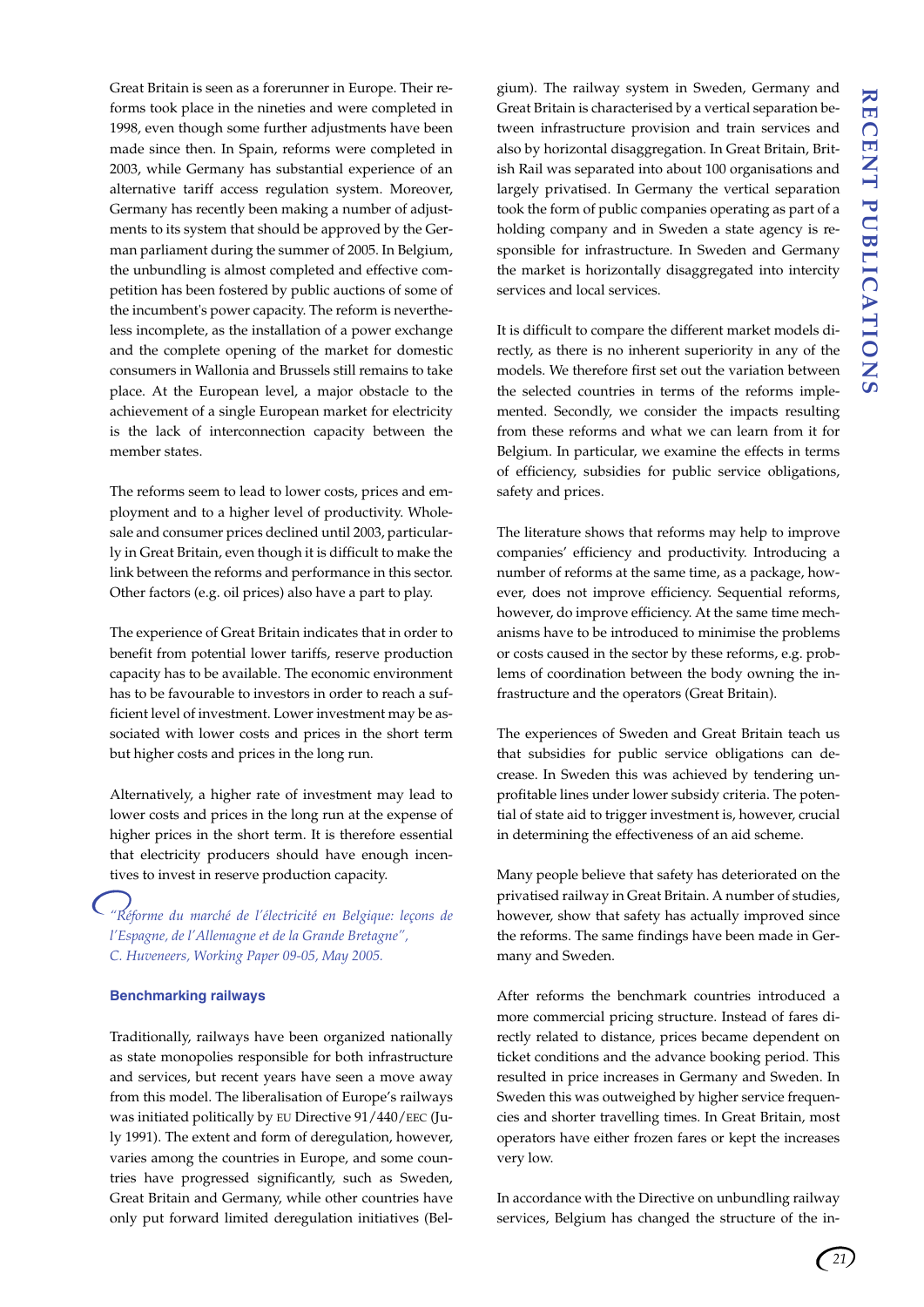cumbent (SNCB). Since January 2005 it has a structure similar to that used in Germany, consisting of two public limited liability companies within the framework of a holding company. Although the Belgian government has taken some measures to guarantee the independence of the infrastructure manager, care should be taken to exclude discrimination against third-party operators, as was the case in Germany.

*"Hervorming van de spoorwegen in België: lessen uit Zweden, Duitsland en het Verenigd Koninkrijk", P. Mistiaen, Working Paper 10-05, May 2005.*

#### **Benchmarking postal services**

The reform of the postal market is largely driven by European legislation concerning the creation of an internal market, but also by a worldwide tendency to deregulate economic activities that were formerly under direct government control. In the EU a gradual process of market opening began in 1998 and will be completed in 2009 at the earliest. At present free entry is possible for items weighing at least 100 grams or with a price of at least three times the basic tariff, and for all outward cross-border mail. A decision on complete market opening depends on a study of the impact of free entry on the provision of universal service.

Sweden and the Netherlands in particular, as well as certain other EU member states, have anticipated the EU legislation. Sweden introduced free entry in the early nineties. The Netherlands introduced private ownership in the mid-nineties, and provides significantly more opportunities for entry than the EU legislation requires. From the experience of these countries it can be ascertained what impact market reforms may have in Belgium.

In Sweden and the Netherlands there have been falls in real prices for many postal products, and rises in productivity. This seems to be driven by the threat of entry rather than by actual entry. In both countries the market share of the postal incumbent is still around 95%. It should be noted that prices have become more cost related, which means that some prices have risen rather than falling. There also seems to have been an impact on profits and quality. As regards profits, margins in competitive segments are lower than those in monopolised segments. As regards quality, the postal incumbents in both countries achieve the highest percentages in the EU for items delivered the day after being mailed. There seems to have been little impact on postal volumes. In combination with rising productivity, this gives rise to falling employment in the postal sector itself.

In Belgium the economic impact of reform will probably not be very different from the other countries. There are reasons to expect that the impact will be greater: for example the high population density, which facilitates the development of a countrywide covering network. There are also grounds to expect the impact to be smaller: for example the moderate number of postal items per inhabitant, which hampers the realisation of scale economies.

*"Hervorming van de posterijen in België: lessen uit Zweden en Nederland", J. van der Linden, Working Paper 11-05, May 2005,*

**Analysis of the rubber and plastics industry**

The study provides an analysis of the economic situation of the rubber and plastics industry and production in Belgium during the period from 1995 to 2003. This is done by looking closely at national statistics concerning production, exports and imports, value added, employment and investment, and comparing Belgium's economic performance with that of other EU countries (including some new member states) and the US.

The rubber and plastics industry has a 0.75% share of total value added. Its share of total employment amounts to 0.63%. These shares are relatively low when compared to other European countries. The rubber and plastics industry itself, however, represents only 65% of rubber and plastic production in Belgium in 2000. Its production also does not include the production of rubber and plastics in primary forms which is a part of the chemical industry.

For these reasons the industry approach, typically used in national accounts, has been supplemented by a product approach for data concerning production, imports and exports. The production approach reveals major differences in economic performance between three product groups.

The first is rubbers and plastics in primary forms. In 2003, this product group had a production value of 8.4 billion euro. While output prices have fallen since 2000, the annual real growth rate of production has accelerated from 3.4% between 1997 and 2000 to 5% between 2001 and 2003. Production growth has leaned heavily on exports. Since 1995, Belgium had an increasing trade surplus in primary forms, amounting to 4.4 billion euro in 2003.

The second product group is plastic products. In 2000, production of plastic products amounted to 5.3 billion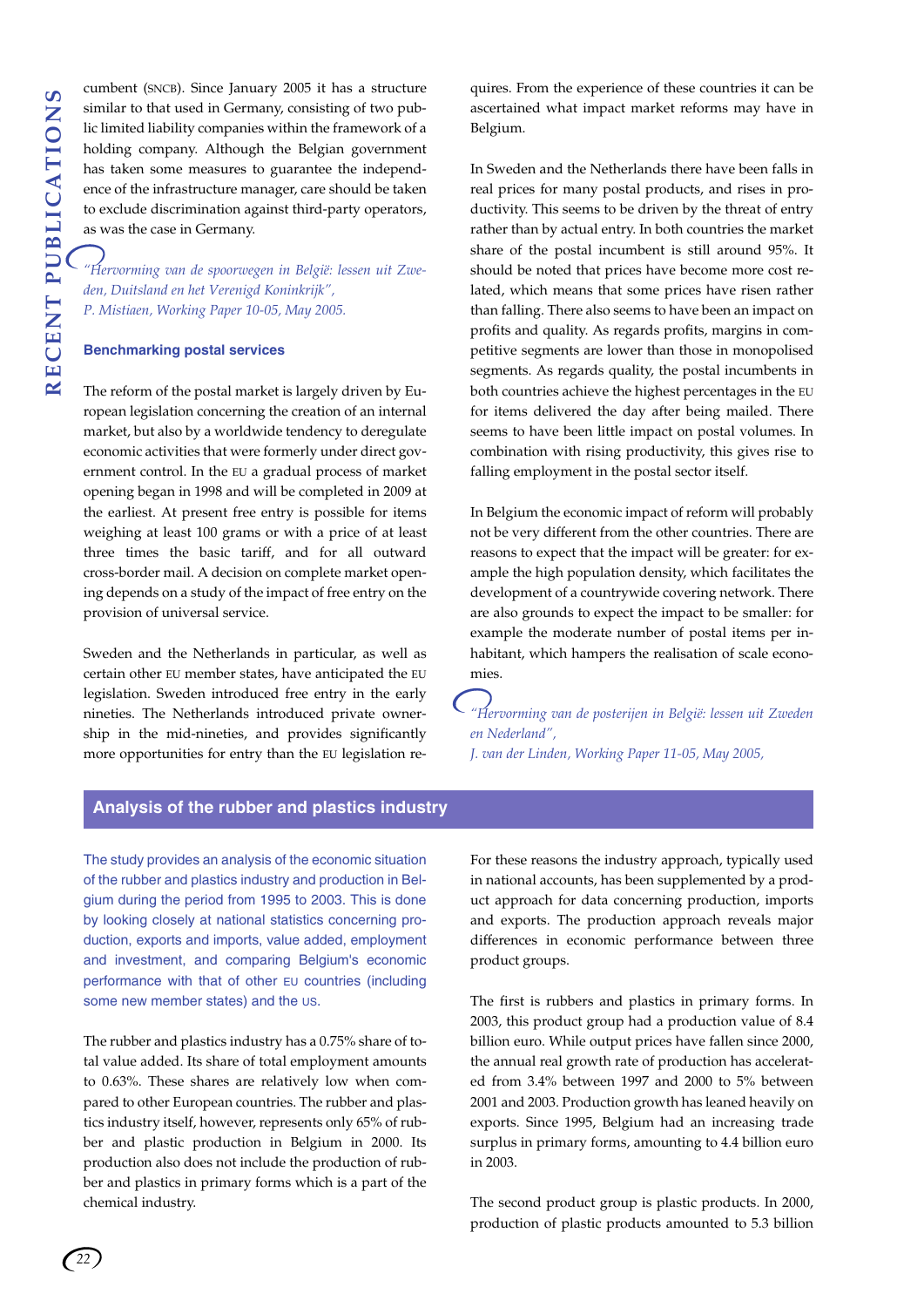euro, a figure that was not matched in later years. The real annual rate of growth in production of plastic products fell from 4.9% during the 1997-2000 period to 0% during the period 2001-2003. The trade surplus for plastic products amounted to 1.2 billion euros in 2000.

The third product group is rubber products. The production value of rubber products fell from 0.7 billion euro in 2000 to less than 0.5 billion in 2003. This change was due to the closure of an important tire plant near Liège in the period 2001-2002. Belgium has a trade deficit in rubber products amounting to almost 0.5 billion euro in 2003.

The large and/or improving positive trade balances between 1995 and 2002 for plastics in primary forms, for plastic plates, sheets tubes and profiles, plastics for the construction industry and other plastic products indicates that Belgian manufacturing is specialising in these products. For primary forms of rubber, rubber tires and plastic packaging products, Belgium has a trade deficit.

Data for areas other than production and trade flows are only available at the industry level, which makes them more vulnerable to statistical problems like the (re)allocation of firms to different industries.

The real rate of growth in production in the rubber and plastics industry was 1.9 % during the period from 2001 to 2003. The value of production fell by 0.6% annually. Despite this, value added grew annually by 4.3%. This was made possible by a decrease in intermediate costs in the same period. The nominal wage sum grew by 5.1% annually, thus exceeding the value added growth rate. Profitability was also negatively influenced by increasing depreciation of the capital stock.

Since 2002, investment has been lower than depreciation in the rubber and plastics industry. As a result the net capital stock fell in 2002 and 2003. The capital intensity of the rubber and plastics industries has fallen since 1995. The number of people employed declined from 27000 in 2001 to 25400 in 2003.

The international comparison based on national account data reveals a tendency for Central European Countries to specialize in rubber and plastics production in the period 1995-2002. New EU member states such as Hungary, the Czech Republic and Slovakia have seen high growth rates in value added and also an increase in their share of the rubber and plastics industry in terms of total value added and employment.

Higher growth rates are also being seen in some Mediterranean countries (except Italy), Finland and (to a lesser extent) Sweden and Austria. Belgium still slightly outperformed neighbouring countries in terms of the rate of annual growth in value added.

In 2002, the hourly wage cost was higher in Belgium than in the rubber and plastics industries in the US and other European countries (except Luxembourg). Nevertheless, the Belgian rubber and plastics industry has a wage distribution that is average for the Belgian manufacturing sector. In terms of unit labour cost, measuring nominal labour costs per product, Belgium's rubber and plastics industry was performing better than those of its neighbouring countries in 2002. Countries with lower labour costs per unit of value added include Hungary, Romania, Portugal and Lithuania.

With 4.4% of value added in R&D expenditures in 2000 and 2001, the Belgian rubber and plastics industry is only outperformed by Finland (6%) and France (5.1% in 2000).

The production of plastic products in Belgium also benefits from the presence of efficient production of plastics in primary forms by the chemical industry. R&D expenditure by the Belgian chemical industry (excluding pharmaceuticals) was 10.4% of value added in 2000. Higher figures were only seen in Germany (12.3%) and Japan (15.2%).

*"Analyse van de rubber- en kunststofnijverheid - Analyse de l'industrie du caoutchouc et du plastique", B. Van den Cruyce, Working Paper 12-05, June 2005*

## **Innovation and R&D in the Belgian Regions in a European perspective**

Economic growth literature emphasises the role of new knowledge as a primary source of long-run growth in GDP. Innovation does not occur in isolation or as a direct result of R&D investment, but rather as the product of interactions between the various actors and components of the innovation system. This Working Paper describes and aims to evaluate the different components of the innovation system in each of the three Belgian Regions: the Brussels Capital Region (Brussels), the Flemish Region (Flanders) and the Walloon Region (Wallonia).

Innovation, R&D and the diffusion of scientific and technological knowledge have become crucial factors in ensuring long-term growth in a context of increased competition and globalisation and the transition to a knowledge-based economy. In line with these developments, businesses have changed their R&D strategies and the issue of increasing investment in innovation and R&D is now high on the political agenda. The European Union agreed upon an action plan (European Research Area) to give Europe a stronger public research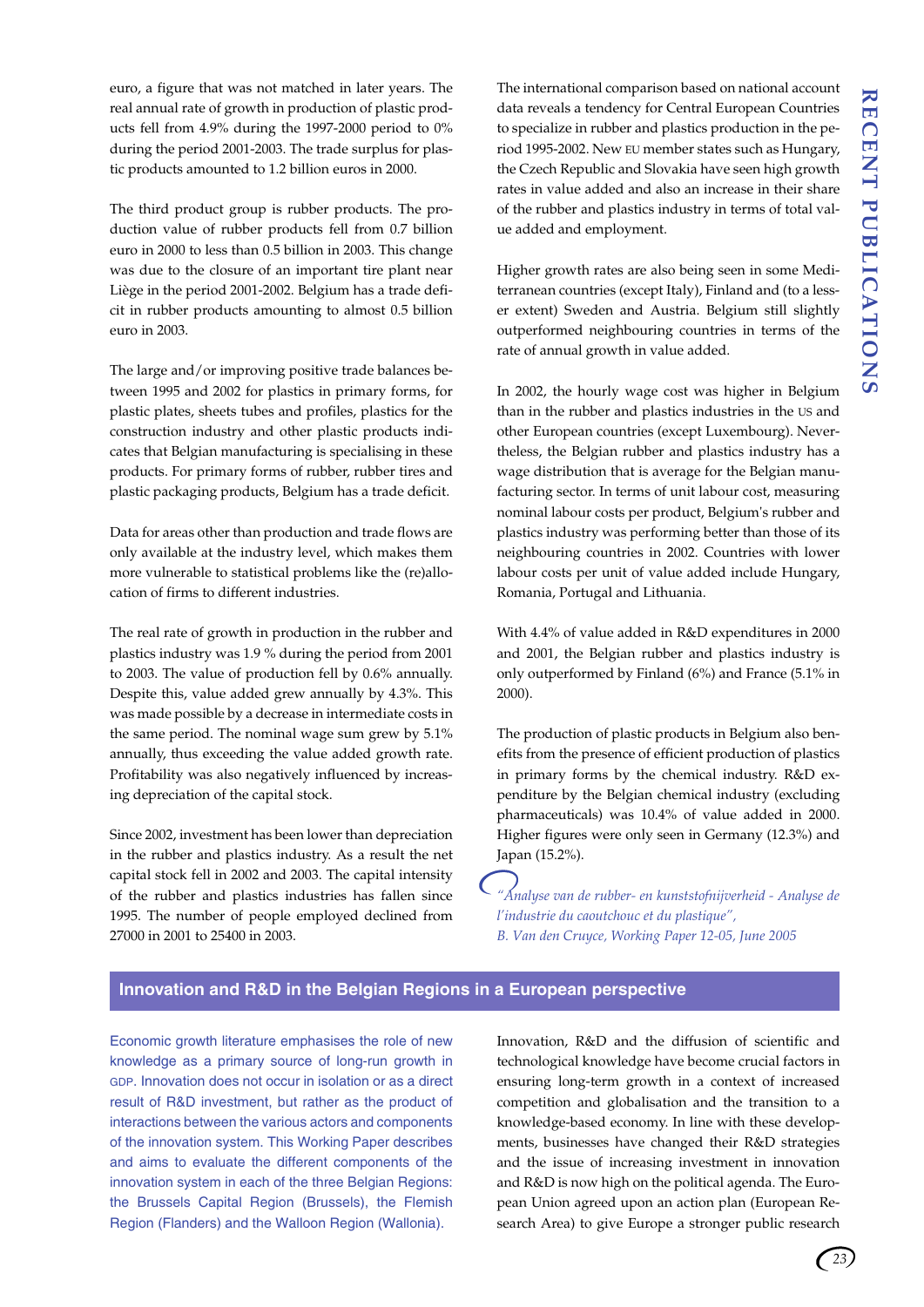base and to make it more attractive and competitive in R&D and innovation. Policy commitments should not, however, be limited to increasing the intensity of R&D and thereby fulfilling the Barcelona Objective. The quality of available human resources and their capacity to learn, the diffusion of knowledge, adding value and entrepreneurship are at least equally crucial in ensuring the strength of the innovation system.

The innovation system approach, a conceptual framework used by academics and politicians to improve understanding of the complexity of innovation processes, has a central part to play in the evaluation of the innovation systems of the three Belgian regions. Six main components could be identified: knowledge development, human resources, capacity to add value, absorption capacity, entrepreneurship and the financing of innovation. A country's performance depends not only on the relative strength of each individual element of the NIS, but also on how these components interact. The Working Paper analyses these six components for each of the regions from a European perspective. Flanders and Wallonia are compared with European countries because of the primary responsibility given to the Belgian regions in the areas of science, innovation and technology. To take into account the specific economic structure, other capital city regions are used as far as possible in the analysis of Brussels' innovation system.

The diagnosis of the regional innovation systems has revealed both strong and weak points in each of the Belgian regions. Certain common characteristics exist, however: a high level of education in the working population, a high labour productivity level, a low level of input from public research, a weak participation rate in lifelong learning and relatively poor performance in the area of entrepreneurship. Apart from those observations, the Belgian regions and Flanders in particular have shown an important increase in R&D budget allocations during the last few years. Furthermore, Wallonia is characterized by a low level of patent activity. A large share of both patent applications and R&D activities in the Belgian regions are, however, concentrated among large firms and owned or co-owned by foreign business enterprises. The results for Brussels are highly determined by its specific economic structure. Economic activity in this region is oriented towards high-technology and public and other knowledge-based services. Those sectors are, despite the relatively low R&D intensity of service sectors, recognised as important drivers of innovation.

The results of the Working Paper demonstrate that each of the Belgian Regions needs to continue and even reinforce the various innovation policy measures and convert these into structural initiatives. Important challenges for the public authorities will be to increase levels of public research input and participation in lifelong training, to promote public-private partnerships and to strengthen R&D output and knowledge diffusion. Major concerns also include supporting entrepreneurship and monitoring the supply of capital for start-up and innovation activities.

*"Innovatie en O&O in de Belgische regio's in een Europees perspectief - Innovation et R&D dans les régions belges dans une perspective européenne" Jeroen Fiers, Working Paper 13-05, June 2005*

#### **Sustainable development and energy**

Strong economic growth has been sustained in developed countries during the last two centuries, with equally strong increases in production and consumption levels. One of the key enabling factors behind such a social and economic development is abundant energy. This Working Paper investigates the issue of the compatibility between a sustainable development and the use of energy implied by this type of development. To answer this question, this Working Paper looks at energy policy as a whole, in Belgium, in Europe and worldwide, with a particular focus on two important long-term issues: climate change and nuclear energy.

The Working Paper starts with two observations. First, energy production and consumption are growing worldwide. Although energy use is much higher in industrial countries than in developing countries, the largest contribution to growth is now coming from developing countries. The second observation is that fossil fuels

remain the predominant energy source and account for 80% of worldwide final energy use. Renewable energy (a large proportion of which is biomass used in poor countries) accounts for 17% and nuclear energy for 3%.

The second chapter sets out an inventory of the impacts of current energy production and consumption patterns on economic, human and environmental capital. There are, of course, a large number of positive impacts, such as those on standard of living and health. This chapter, however, focuses on significant negative impacts and their likely increase, which points to the fact that the current development is not on a sustainable path. Those negative impacts include the lack of access to clean and safe energy for 2 billion people in developing countries, climate change, air pollution, the buildup of large quantities of nuclear waste, risks associated with the use of nuclear energy or the insufficient energy security of supply.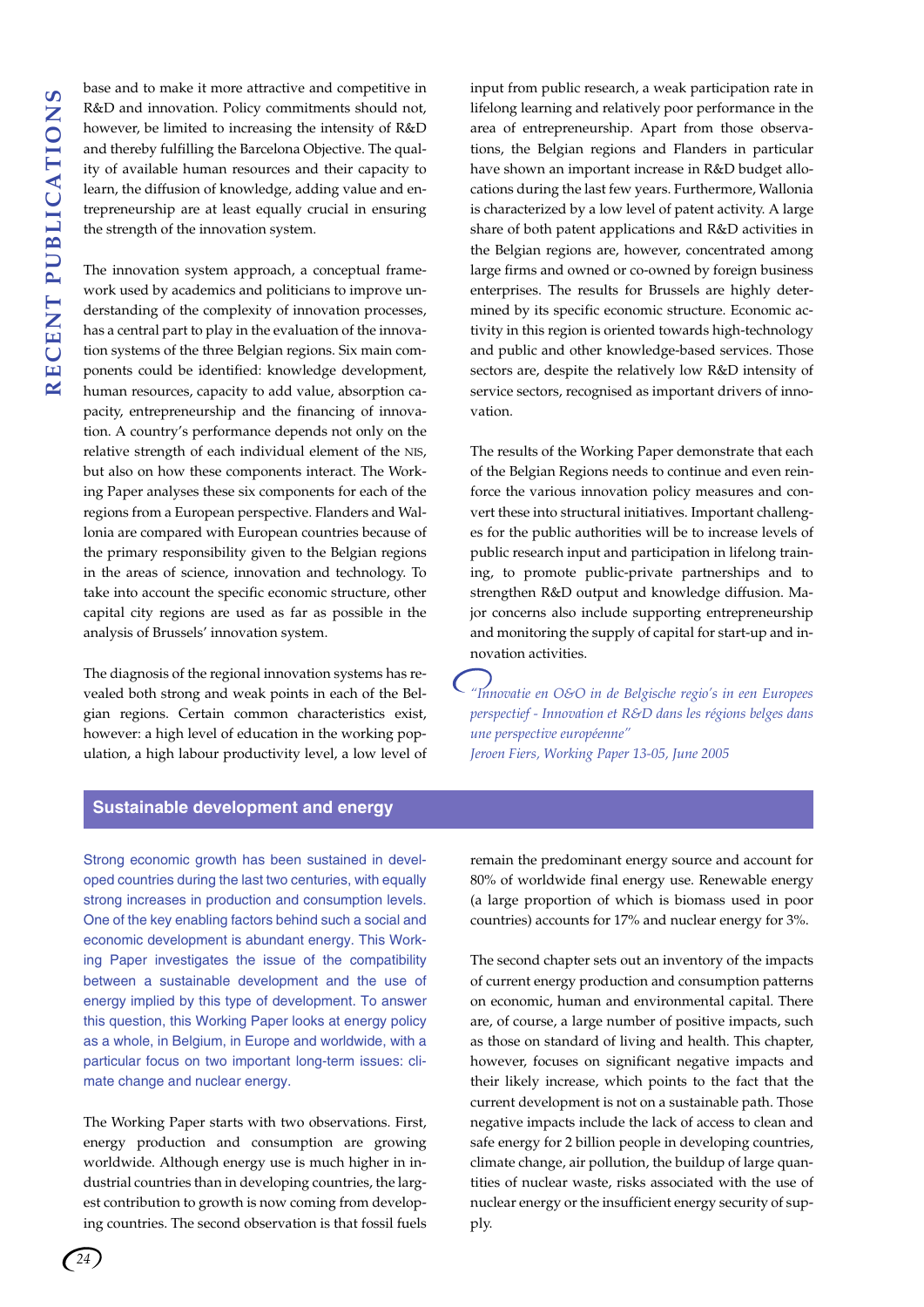The areas in which policies can be implemented to put development on a sustainable path are reviewed in chapter three. In addition to demand and supply policies, this Working Paper stresses how crucial it is to rapidly adopt an integrated approach and take into consideration the impact on energy use of non-energy policies such as land use, housing, food, transport, research, etc.

The next three chapters review the actual political responses that have been developed to face these challenges. Responses are first examined at the international level, such as the organisation of the market for greenhouse gas (GHG) emission allowances or the nuclear non-proliferation treaty. At the Belgian level, energy and climate policies are described, and uncertainties about current energy and GHG emission data are underlined. The climate plans developed by the regions are reviewed.

The last chapter investigates the future, using the information presented in the Working Paper and existing forecasts. The scale of the reductions in GHG emissions needed to limit climate change (-30% to -50% worldwide between 1990 and 2050), while emissions are still growing worldwide, calls for the combined use of demand, supply and overarching policies at all levels. The use of nuclear energy can provide a limited contribution to the reduction of GHG emissions, but will give rise to a number of risks. The political decision as to whether or not to use nuclear energy should balance these risks and benefits with those associated with alternative policies. At the international level, strong policies oriented towards the reduction of the development gap between rich and poor countries are also a necessity.

At the Belgian level, the full implementation of existing climate plans, including the purchase by the Federal government and the Regions of additional emission allowances for  $8$  to  $9$  million tons of  $CO<sub>2</sub>$  per year, should allow Belgium to fulfil its obligation from the Kyoto Protocol. This is shown by comparing the latest projections from the Federal Planning Bureau with the regional climate plans. Further reduction will be needed after 2012. Several scenarios are presented and show the magnitude of this challenge.

*"Quelle énergie pour un développement durable ?" A. Henry, Working Paper 14-05, June 2005.*

## **The financial implications of working longer: an application for a micro-economic model of pensions in Belgium**

A Micro-economic Pension Model is used to assess the financial implications for wage earners when postponing retirement. It is shown that both the pension scheme and the conventional early leavers' scheme offer financial incentives to retire early, albeit of a different magnitude, and that this is even more applicable when taxes and social contributions are taken into account.

As a result of structurally low fertility and ever-increasing life expectancy, the Belgian population is ageing rapidly. In the 2004 report, the 'Studiecommissie voor de Vergrijzing' estimates the budgetary costs of ageing to be 3.4 percent of GDP. It is generally acknowledged that a policy designed to stimulate older workers to stay in the labour market and postpone their retirement would reduce these costs considerably. In this respect Belgium faces an important challenge, since the percentage of older workers is well below the EU average.

The purpose of this working paper is to provide an insight into the financial implications that arise when older workers voluntarily leave the labour market and enter retirement. To assess these implications, a Micro-Economic Pension (MEP) model is developed. The MEP calculates the effects of postponing retirement on individual wealth, which is the sum of accumulated salaries and pensions. It does this by setting the gains from postponing retirement (extra salary) against the associated losses (foregone expected pension, for all future years until decease) associated with a specific retirement scheme. The gains generally outweigh the losses, so total wealth increases when retirement is postponed. Nevertheless, the increases in wealth are (sometimes considerably) lower than the salary suggests, and this may help to account for the fact that a proportion of wage-earners choose not to work but to retire instead.

The accumulated pension wealth that a person loses as a result of postponing retirement can also be expressed as a fraction of the wage which that person receives. The lost pension wealth is therefore an 'implicit tax' on the salary. This again suggests that the losses from postponing retirement make it less profitable to continue working.

The MEP calculates these and other variables expressing the wealth effect of postponing retirement by one or more years. It does this for both the pension scheme ('rustpensioen') and the conventional early leavers' scheme ('brugpensioen'), referred to below as  $CELS<sup>1</sup>$ . The MEP also considers four typical fictitious employees, representing male and female white and blue collar workers, and makes a distinction between single individuals and those having a partner without any pension rights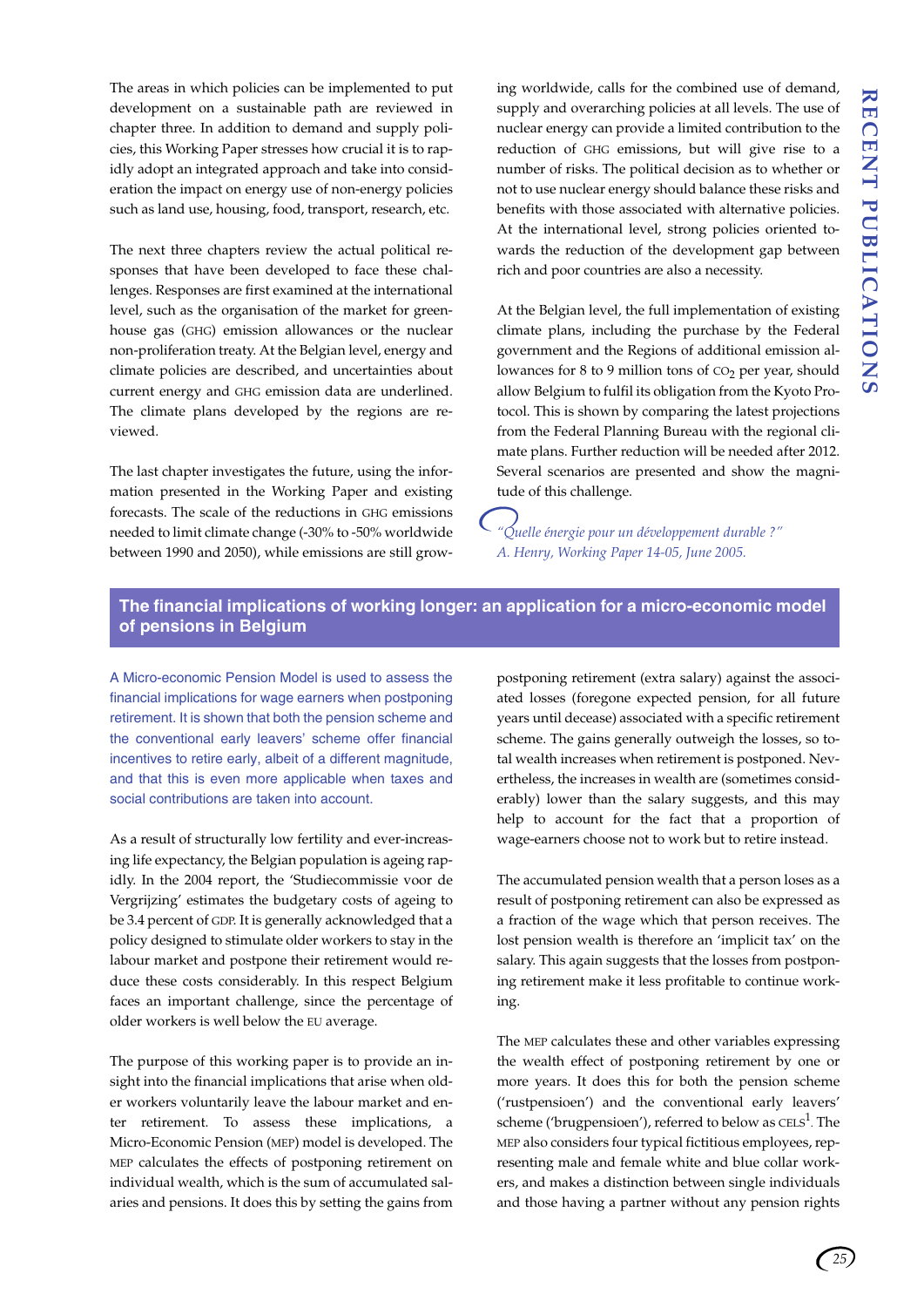of his or her own. Finally, the MEP takes the regulations governing tax and social security contributions into account, making it possible to simulate the effect of the advantageous effective tax and social contribution rate for retirees on the implicit cost of a prolonged career.

A first and expected conclusion is that the generosity of a retirement scheme is one of the factors determining the wealth effects associated with working longer within that scheme.

A second conclusion is that the wealth effect of postponing retirement is also determined by whether or not the retirement benefit increases with the length of the career.

If this is the case, the total loss of postponing retirement will be lower than if the benefit is independent of the length of the career. The MEP in fact shows that the implicit taxes associated with working longer are considerably higher for people benefiting from CELS than for those in the pension scheme (or, equivalently, that the gain in wealth from postponing CELS is much lower than that of postponing retirement), and that this difference can be explained by the two effects mentioned above.

A third and final conclusion is that the implicit taxes on working longer are higher when taxes and social contribution regimes are taken into account.

*"De financiële implicaties van langer werken: een Micro-Economisch Pensioen model (MEP)", G. Dekkers, Working Paper 15-05, June 2005.*

"Trends in export market shares between 1991 and 2001 - An international comparison with a focus on the Bel-

## **Other Recent Publications**

#### Working Paper 4-05, February 2005

"Een vergelijkende analyse van de Input-Outputtabellen van 1995 en 2000" L. Avonds

#### Working Paper 6-05, March 2005

"The Macroeconomic Effects of an Oil Price Shock on the World Economy - A Simulation with the NIME Model"

E. Meyermans, P. Van Brusselen

#### **Research in Progress**

#### Transport and mobility

The FPB undertakes research in this area in cooperation with the federal "Transport and Mobility" administration. In particular, transport satellite accounts and a transport model are constructed. The aim is to get a better grasp of the relationship between transport, mobility and the economy and to analyse the impact of transport and mobility policies on the Belgian economy. *contact: dg@plan.be*

#### Relocation of industrial activities

The FPB has undertaken several studies on the importance of relocation in Belgium in the second half of the 90's. In this new project, we will look at the most recent studies that have appeared during the last few years and consider them alongside the opinions of employers in the manufacturing and ICT sectors.

*contact: bh@plan.be, ck@plan.be*

B. Michel

Working Paper 5-05, March 2005

I. Bracke, G. Vandille

Working Paper 7-05, March 2005

gium-Luxembourg Economic Union"

"Regionale emissievooruitzichten"

#### Health care expenditure

Different research projects concerning the determinants of health care expenditure are currently underway, in collaboration with various agencies and institutions.

*contact : mln@plan.be*

#### Special topics in the area of pensions

The FPB is investigating the impact of the 1996 pension reform and the dynamics of the pension benefits for self-employed and for civil servants. *contact : maltese@plan.be*

#### Public finances and macroeconomic performance

FPB is updating its studies into the interactions between macroeconomic performance and different categories of public revenue and expenditure. *contact : fb@plan.be, db@plan.be*

This is an unemployment scheme for older employees, who are released from the obligation to look for a job and receive an unemployment benefit with a supplementary benefit based on their last net salary. It should not be confused with the old-age unemployment scheme, where a supplementary benefit is not paid.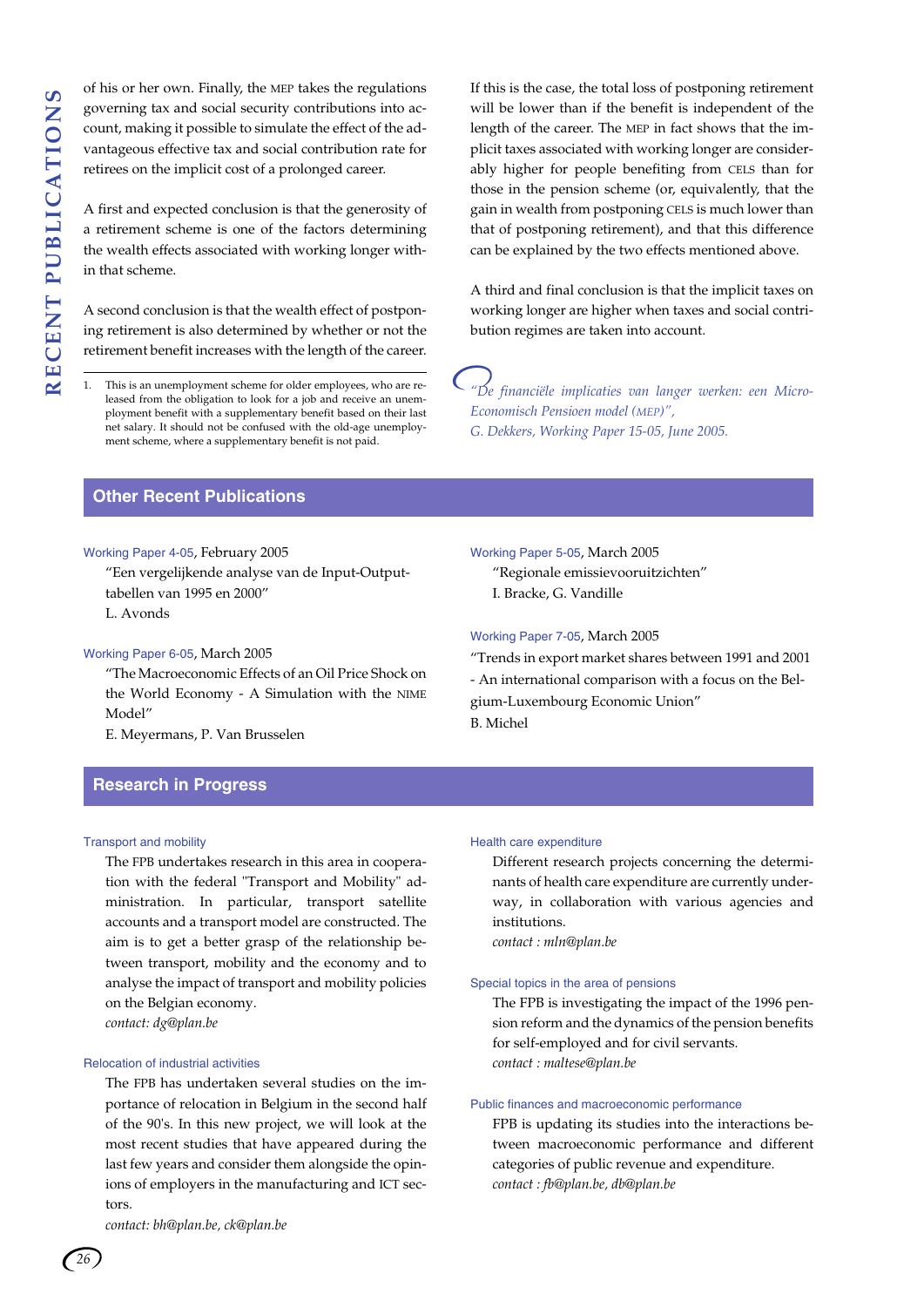## **Recent history of major economic policy measures**

| <b>May 2005</b>   | In accordance with EU legislation, the Walloon government decides to open up the remaining parts of the region-<br>al electricity and gas markets in 2007.                                                                                                                                                                                                                                                                                                                                                                                                        |
|-------------------|-------------------------------------------------------------------------------------------------------------------------------------------------------------------------------------------------------------------------------------------------------------------------------------------------------------------------------------------------------------------------------------------------------------------------------------------------------------------------------------------------------------------------------------------------------------------|
| <b>April 2005</b> | The federal government confirms the objective of keeping the budget in balance in 2005. To this end, various<br>measures are taken and a very strict system for monitoring expenditure is put in place, particularly for the health<br>care sector.                                                                                                                                                                                                                                                                                                               |
| February 2005     | APX Gas has launched a gas exchange at the Zeebrugge Hub in close co-operation with Fluxys subsidiary Huber-<br>ator. The exchange should give added boost to liquidity at the Zeebrugge Hub and foster competition in the con-<br>text of the opening up of the European gas markets.                                                                                                                                                                                                                                                                            |
| January 2005      | The federal government announces that the account for public administrations as a whole is in balance in 2004 for<br>the fifth consecutive year.                                                                                                                                                                                                                                                                                                                                                                                                                  |
|                   | Representatives of the social partners reach a compromise concerning wage developments for the next two years.<br>The main important decisions refer to:                                                                                                                                                                                                                                                                                                                                                                                                          |
|                   | • the wage norm: the increase in the nominal hourly wage cost would be limited to 4.5% cumulated over two<br>years (2005-2006), allowing for a 1.2% increase in real terms given the assumed pace of inflation (3.3%);<br>• maximum authorized overtime per employee is raised to 130 hours a year;<br>• various additional reductions in taxes and contributions are provided, in order to decrease the labour cost of<br>overtime, work organised in shifts and low-paid jobs.                                                                                  |
|                   | The agreement was ultimately rejected by some of the social partners but will nevertheless be enforced by the fed-<br>eral government.                                                                                                                                                                                                                                                                                                                                                                                                                            |
|                   | The federal electricity and gas market regulator (CREG) submitted the 2005-2014 indicative programme for elec-<br>tricity generation for approval to the Ministry of Energy.                                                                                                                                                                                                                                                                                                                                                                                      |
|                   | The national railway company NMBS/SNCB has been split up into a holding company structure. Under this<br>holding company are an operator for infrastructure and an operator for train services. This restructuring fulfills<br>minimum requirements of EU legislation. At the same time the historical debt has been taken over by the federal<br>government, and a supervisory body has been established within the transport ministry. The historic debt<br>amounts to 7.4 billion euros, which is 2.8% of GDP.                                                 |
| November 2004     | Two measures were taken in the field of privatisation. Australian investment company Macquarie acquired a 70%<br>share in Brussels airport operator BIAC, the remainder staying in public hands. Postal incumbent De Post/La<br>Poste was allowed to raise private capital (but not to privatise its existing capital).                                                                                                                                                                                                                                           |
| September 2004    | Transport system operator ELIA announces to establish next year a short term electricity exchange. This exchange<br>will cooperate with the Dutch and French electricity exchanges.                                                                                                                                                                                                                                                                                                                                                                               |
| <b>July 2004</b>  | In accordance with EU legislation, the electricity and gas markets have been opened up for all business customers.<br>This increases the total degree of market opening in both markets to 90%. The remaining captive customers are<br>residential customers in Wallonia and Brussels, who make up less than half of the Belgian population.                                                                                                                                                                                                                      |
|                   | The federal government has approved a draft bill that will transpose the European package of directives on elec-<br>tronic communications into Belgian law.                                                                                                                                                                                                                                                                                                                                                                                                       |
| <b>May 2004</b>   | There were two small but significant commercial developments in telecommunication. In mobile communica-<br>tions, a first commercial UMTS service was introduced, albeit on a limited scale. For the time being, this service<br>will be available to professional customers and in the six largest cities only. In the area of broadband connections,<br>Belgacom has followed Telenet in launching an offer for a light Internet service at a price of less than 30 euros per<br>month and with a limit on the connection speed and download capacity.          |
| April 2004        | Two small but noticeable measures relating to renewable energy were taken: one was positive and the other was<br>negative. The positive measure is the provision of a license to build a windmill site in the North Sea. From 2007<br>onwards this site may produce electricity for 400,000 households. The negative one is the decision by the Govern-<br>ment of Flanders to suspend the exemption from network access fees for renewable electricity. It was warned by<br>the European Commission because the exemption did not apply to imported electricity. |
| March 2004        | The telecommunications incumbent Belgacom has been floated on the Brussels stock exchange. The equity in-<br>volved was already held by a private investment consortium. The federal government remains the majority share-<br>holder (51.6%).                                                                                                                                                                                                                                                                                                                    |
|                   | The federal government has made significant progress in the development and financing of two important rail-<br>way investment projects for the coming decade. One project is the creation of a high-capacity commuter network<br>around Brussels (RER/GEN), while the other is the building of direct connections to the national airport from cit-<br>ies other than Brussels.                                                                                                                                                                                  |
|                   | Social policy measures are announced, mainly consisting in adjustments to the welfare system affecting certain<br>benefits: in particular, a 2% increase for older pensioners and people with long-term disabilities (wage-earners<br>scheme) in 2005, 2006 and 2007, and increases and wage indexation of ceilings in disability insurance.                                                                                                                                                                                                                      |

A more complete overview of "Recent history of major economic policy measures" is available on the FPB web site (http://www.plan.be)